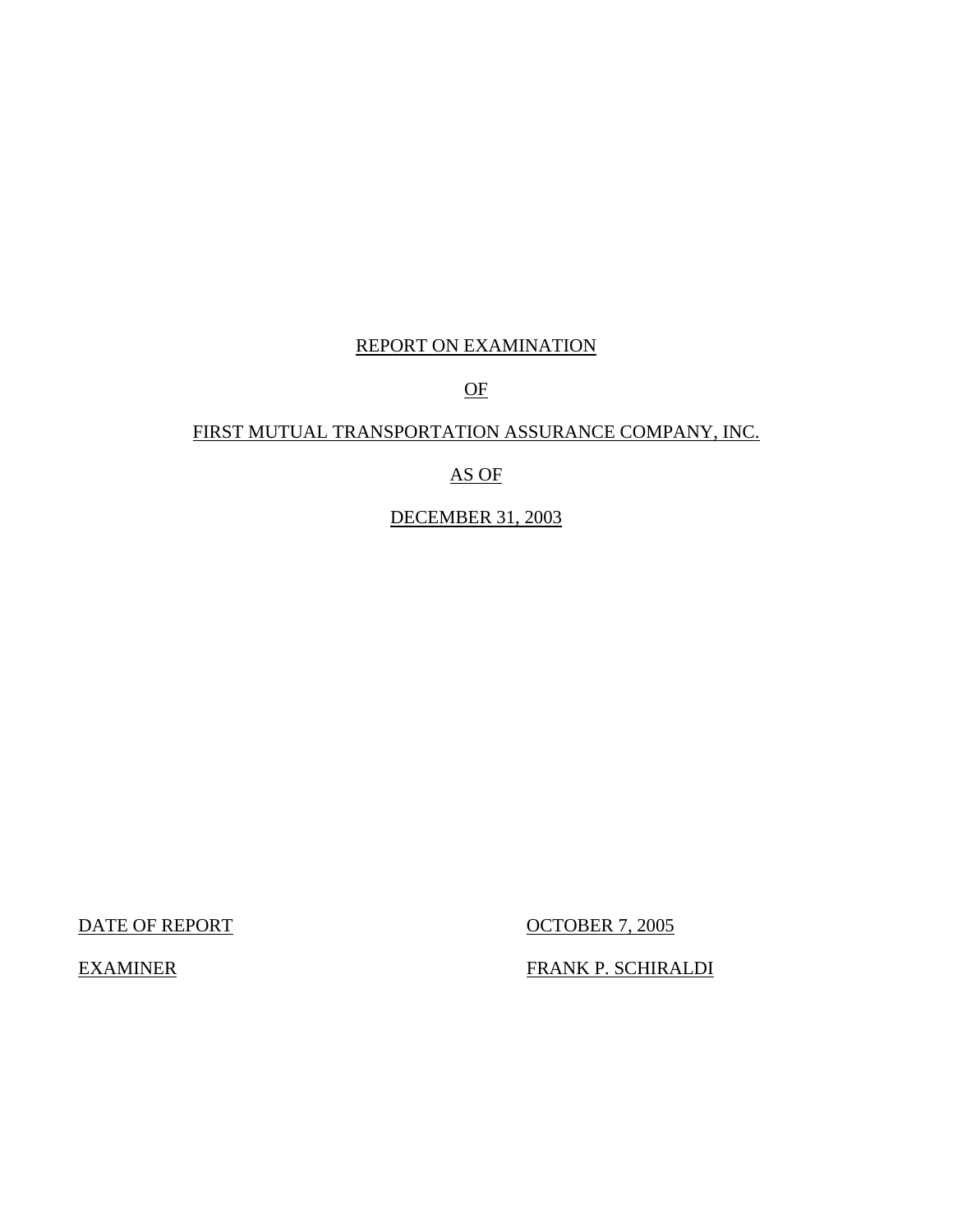## TABLE OF CONTENTS

| <b>ITEM</b>     |                                                             | PAGE NO.                                        |
|-----------------|-------------------------------------------------------------|-------------------------------------------------|
| 1.              | Scope of examination                                        | $\overline{2}$                                  |
| 2.              | Description of Company                                      | $\overline{2}$                                  |
| A.              | Articles of incorporation                                   | $\boldsymbol{2}$                                |
| Β.              | By-laws                                                     | $\overline{3}$                                  |
| $\mathcal{C}$ . | Capital structure                                           | $\begin{array}{c} 3 \\ 3 \\ 3 \\ 3 \end{array}$ |
| D.              | Corporate records                                           |                                                 |
| <b>E.</b>       | Plan of operation                                           |                                                 |
| F <sub>1</sub>  | Reinsurance                                                 |                                                 |
| G.              | Management and control                                      | $\overline{4}$                                  |
| Η.              | Certified public accountant firm and other outside services | $\overline{7}$                                  |
| I.              | Growth of the company                                       | 7                                               |
| 3.              | <b>Financial statements</b>                                 | 9                                               |
| A <sub>1</sub>  | <b>Balance</b> sheet                                        | 9                                               |
| B <sub>1</sub>  | Statement of income                                         | 11                                              |
| 4.              | Losses and loss adjustment expenses                         | 12                                              |
| 5.              | Article 70 compliance                                       | 12                                              |
| 6.              | Organizational structure                                    | 12                                              |
| 7.              | Insurance program                                           | 13                                              |
| 8.              | Summary of comments and recommendations                     | 20                                              |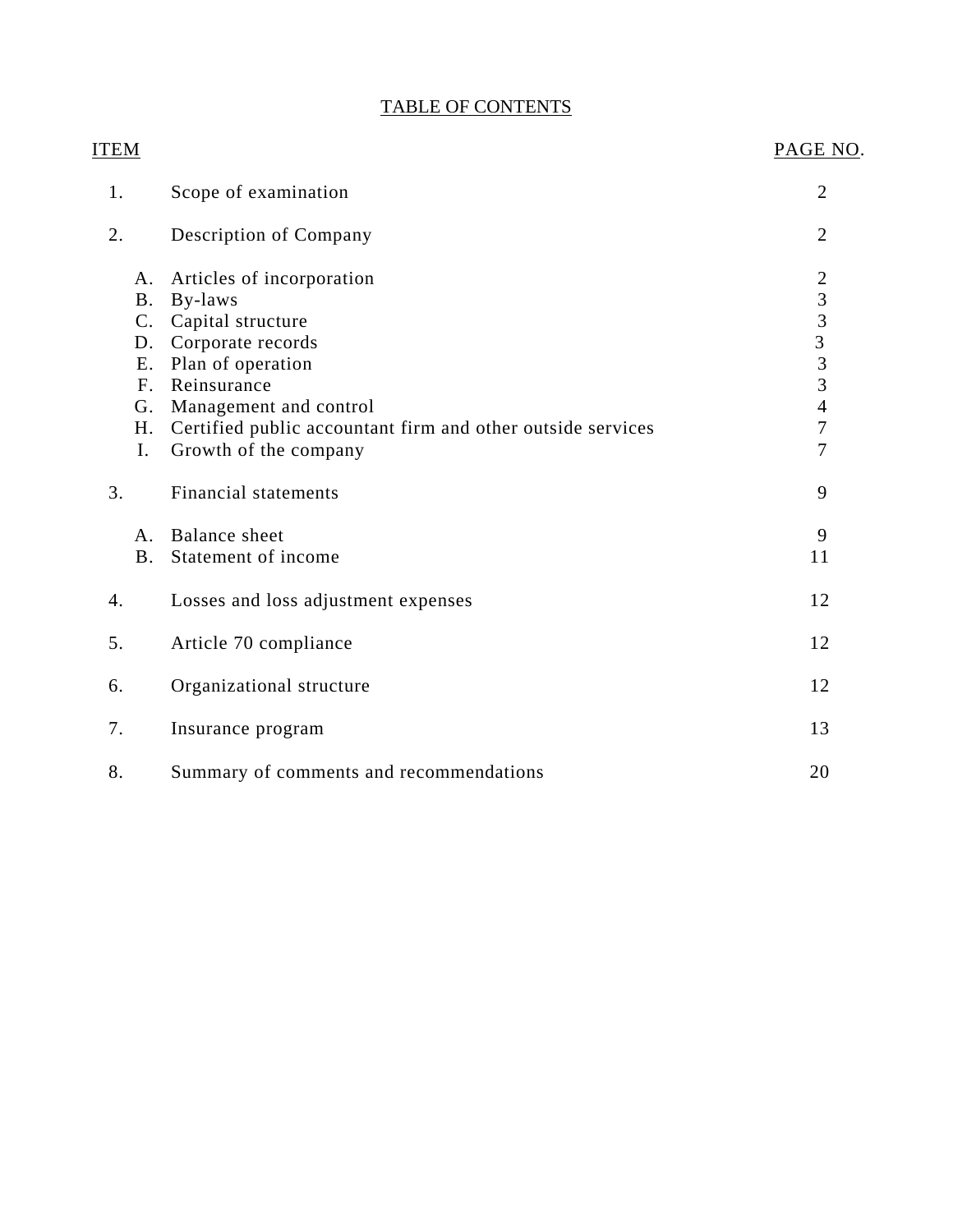

STATE OF NEW YORK INSURANCE DEPARTMENT 25 BEAVER STREET NEW YORK, NEW YORK 10004

October 7, 2005

Honorable Howard Mills Superintendent of Insurance Albany, New York 12257

Sir:

Pursuant to the requirements of the New York Insurance Law, and in compliance with the instructions contained in Appointment Number 22234 dated June 23, 2004, attached hereto, I have made an examination into the condition and affairs of the First Mutual Transportation Assurance Company, Inc. as of December 31, 2003, and respectfully submit the following report thereon.

This examination was conducted at the office of First Mutual Transportation Assurance Company, Inc., located at 347 Madison Avenue, New York, NY 10017-3739.

Wherever the designation "Company" or "FMTAC" appears herein without qualification, it should be understood to refer to First Mutual Transportation Assurance Company, Inc. Wherever the designations "Parent" or "MTA" appears herein without qualification, they should be understood to refer to the Metropolitan Transportation Authority.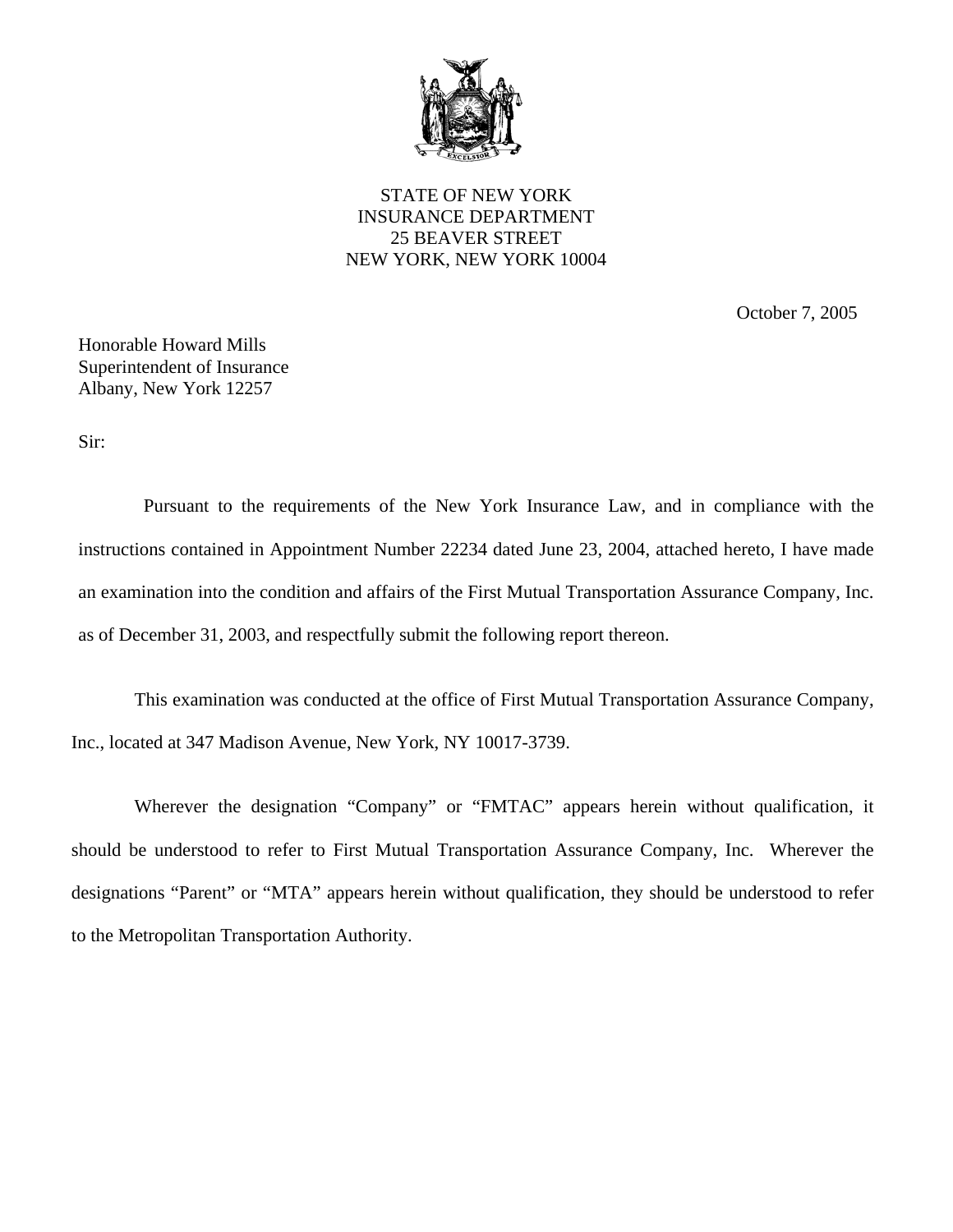#### **1. SCOPE OF EXAMINATION**

<span id="page-3-0"></span>The purpose of this examination was to determine that the Company was operating within its bylaws, was conforming to Article 70 of the New York Insurance Law, and its plan of operation as submitted to the New York Insurance Department, hereinafter referred to as the "Department."

A review of the operations of the Company from its licensing as a New York State captive on December 5, 1997 to December 31, 2002 was performed. The examination was updated to include a review of the Company's operations through December 31, 2003. This review included an analysis of the Company's financial condition, a review of corporate records, and limited tests of various income and disbursement items as deemed necessary. This report is submitted on an "exception" basis. Comments and recommendations are limited to those items requiring financial adjustment, procedural recommendations, or instances where the Company was not conforming to the application submitted to the Department or Article 70 of the New York Insurance Law.

The report utilized work performed by the Company's independent certified public accountants to the extent considered appropriate.

#### **2. DESCRIPTION OF COMPANY**

The Company was incorporated on December 5, 1997 as a wholly-owned subsidiary of the MTA. It began operating as a captive insurance company under the laws of New York State on December 15, 1997.

#### A. Articles of Incorporation

The purpose of the Company, as stated in its articles of incorporation, was to form a pure captive insurance corporation as a public benefit corporation subsidiary of the Metropolitan Transportation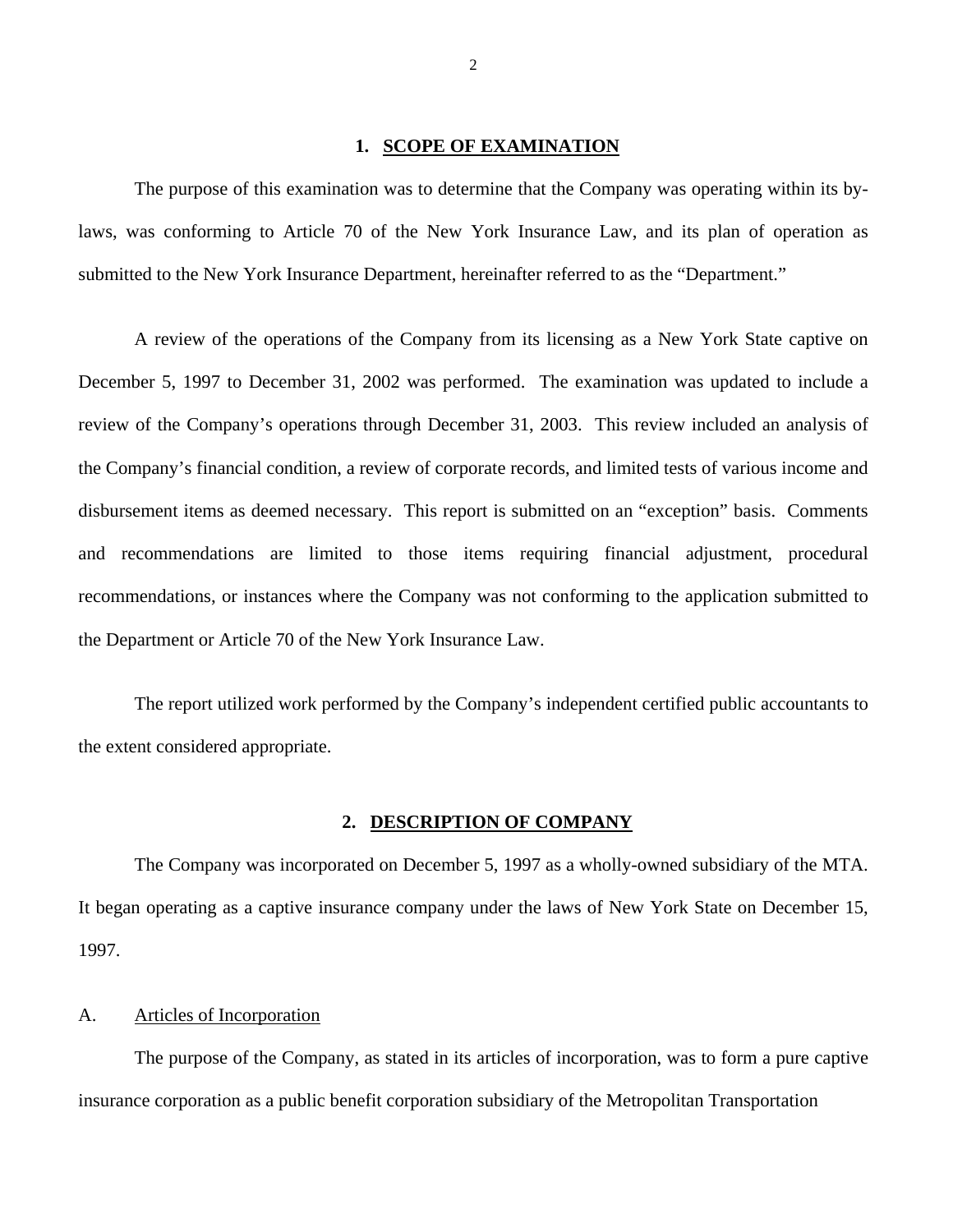<span id="page-4-0"></span>Authority, pursuant to the provisions of Article 70 of the New York Insurance Law and Section 1266, subdivision 5 of the Public Authorities Law of the State of New York.

#### B. By-Laws

The by-laws of the Company were reviewed and it was noted that the Company was operating in full conformity with its by-laws in all material respects except as noted in the board of directors section below.

### C. Capital Structure

FMTAC was incorporated as a mutual captive insurance company. The initial surplus contribution was \$3,000,000. The Company also reported contributed surplus of \$77,668,919.

#### D. Corporate Records

The corporate records of the Company were reviewed and appeared to be substantially accurate and complete in all material respects except for the omission of one transaction noted in the financial statements section below.

### E. Plan of Operation

During the period covered by this examination, the Company wrote commercial property and liability coverages, including excess liability coverage, for various operations of the MTA and its affiliates.

### F. Reinsurance

The Company cedes and assumes reinsurance. The direct, ceded and assumed business of the Company is attached as Exhibit A – Direct Business and Ceded and Assumed Reinsurance.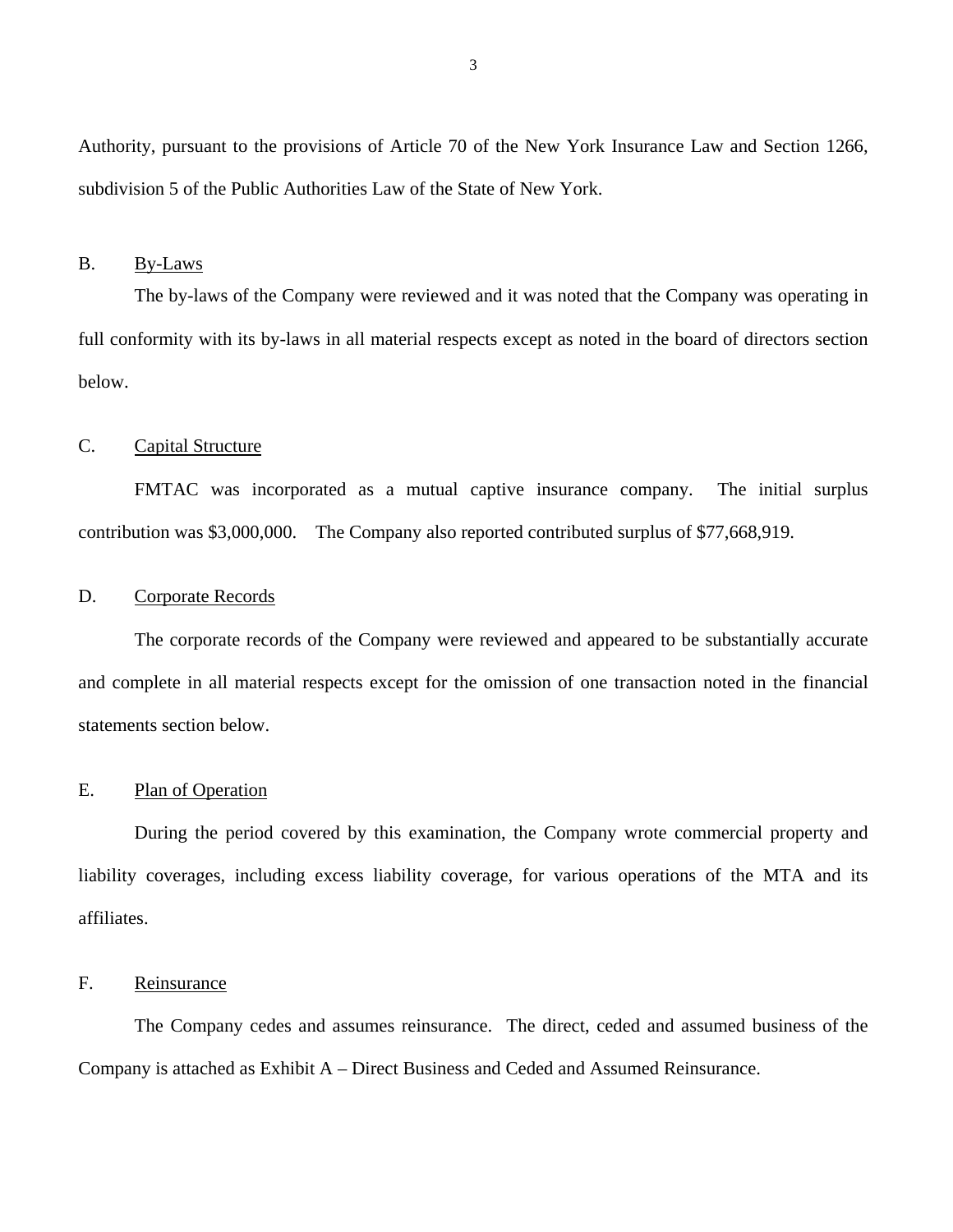### <span id="page-5-0"></span>G. Management and Control

#### (i) Management Firm

The Company is managed by Willis Management, Ltd., an insurance consultant licensed by the

New York Insurance Department. The manager's duties include the following:

- Review and recommend insurance coverages for FMTAC;
- Issue direct insurance policies of FMTAC;
- Make recommendations regarding service provider performance;
- Initiate and maintain proper accounting records and make sure such records conform to the laws of New York State;
- Monitor the cash management and investment practices of the Company;
- Prepare quarterly reports for the board of directors of FMTAC;
- Monitor statutory compliance; and
- Maintain all policy, banking, corporate and other documentation of the Company.

### (ii) Board of Directors

The by-laws of the Company state that the board shall consist of all those persons who from time to time hold office as chairman or members of the MTA pursuant to Section 1263 of the Public Authorities Law of the State of New York. Each member of the board shall hold office for the term established by law for members of the MTA and until his successor shall have been appointed and

qualified.

During the course of the examination, the minutes of the meetings of the Company's board of directors were reviewed. Such review indicated that the regular meetings of the Company's board of directors were held on a yearly basis. This appears to be in conflict with the its by-laws which provide that:

"A regular meeting of the board shall be held without other notice than these By-laws at 9:30 A.M. on the fourth Friday of each month".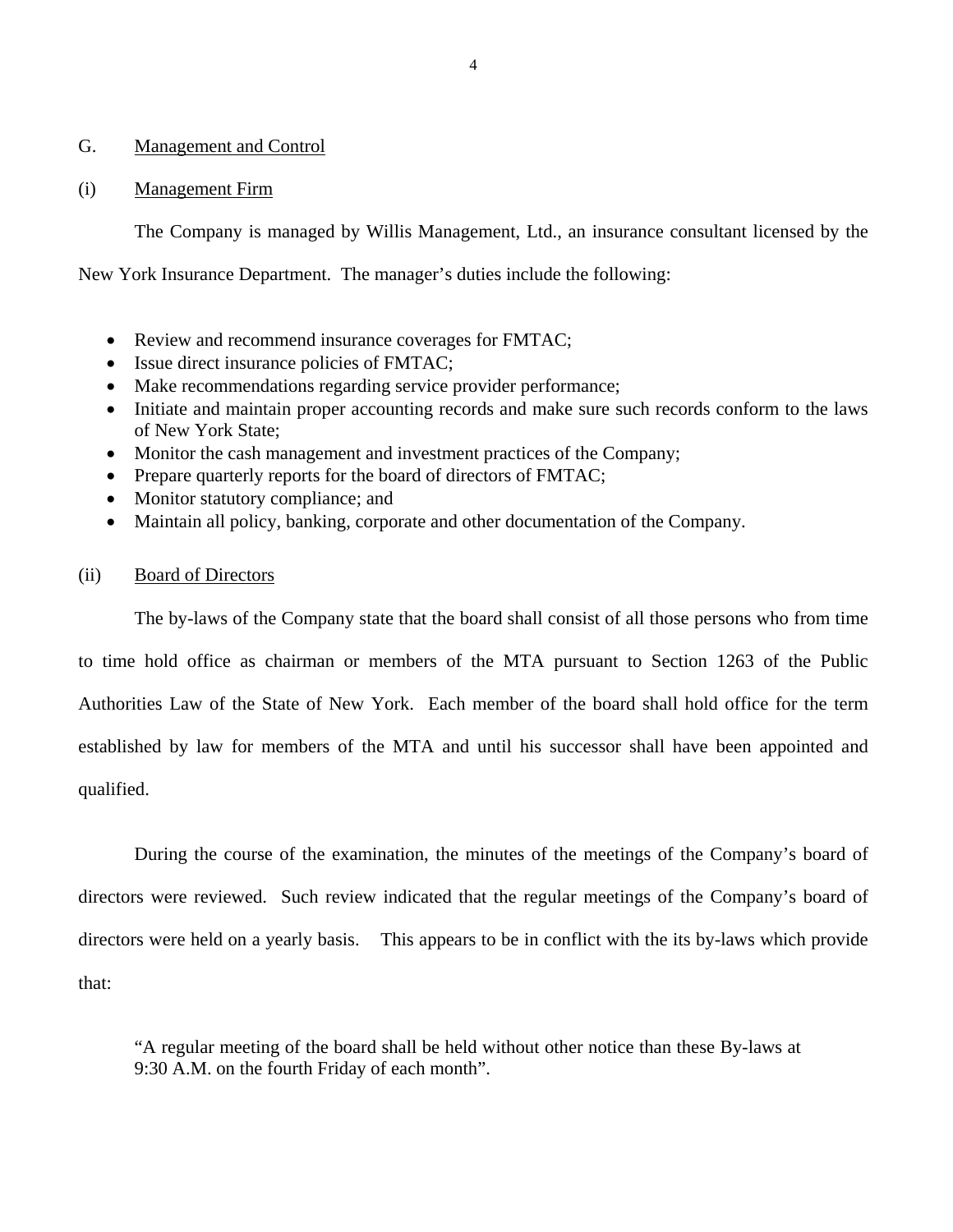It is recommended that the Company either comply with the provisions of its by-laws or amend them relative to the frequency and scheduling of its board of directors meetings.

Subsequent to the examination date, but previous to the filing of this report, the Company agreed to amend its by-laws.

The following are the members of the captive's board of directors as of the examination date:

| <b>Name and Residence</b>                  | <b>Principal Business Affiliation</b>                                 |
|--------------------------------------------|-----------------------------------------------------------------------|
| <b>Andrew Albert</b><br>New York, NY       | New York City Transit Riders Council                                  |
| James F. Blair<br>New York, NY             | Retired                                                               |
| Nancy S. Blakeman<br>New York, NY          | New England Motor Freight, Inc.                                       |
| Anthony J. Bottalico<br>Lagrandeville, NY  | <b>Association of Commuter Rail Employees</b>                         |
| Thomas J. Cassano<br>Staten Island, NY     | New York City Transit Employee                                        |
| Edward B. Dunn<br>Rye, NY                  | Retired                                                               |
| <b>Barry Feinstein</b><br>White Plains, NY | <b>Consortium for Worker Education</b>                                |
| Lawrence W. Gamache<br>Greenwood Lake, NY  | Retired                                                               |
| James H. Harding<br>New York, NY           | Director,<br>Legislative Affairs for NYC for NYS<br>Governor's Office |
| Peter S. Kalikow<br>New York, NY           | HJ Kalikow & Co, LLC                                                  |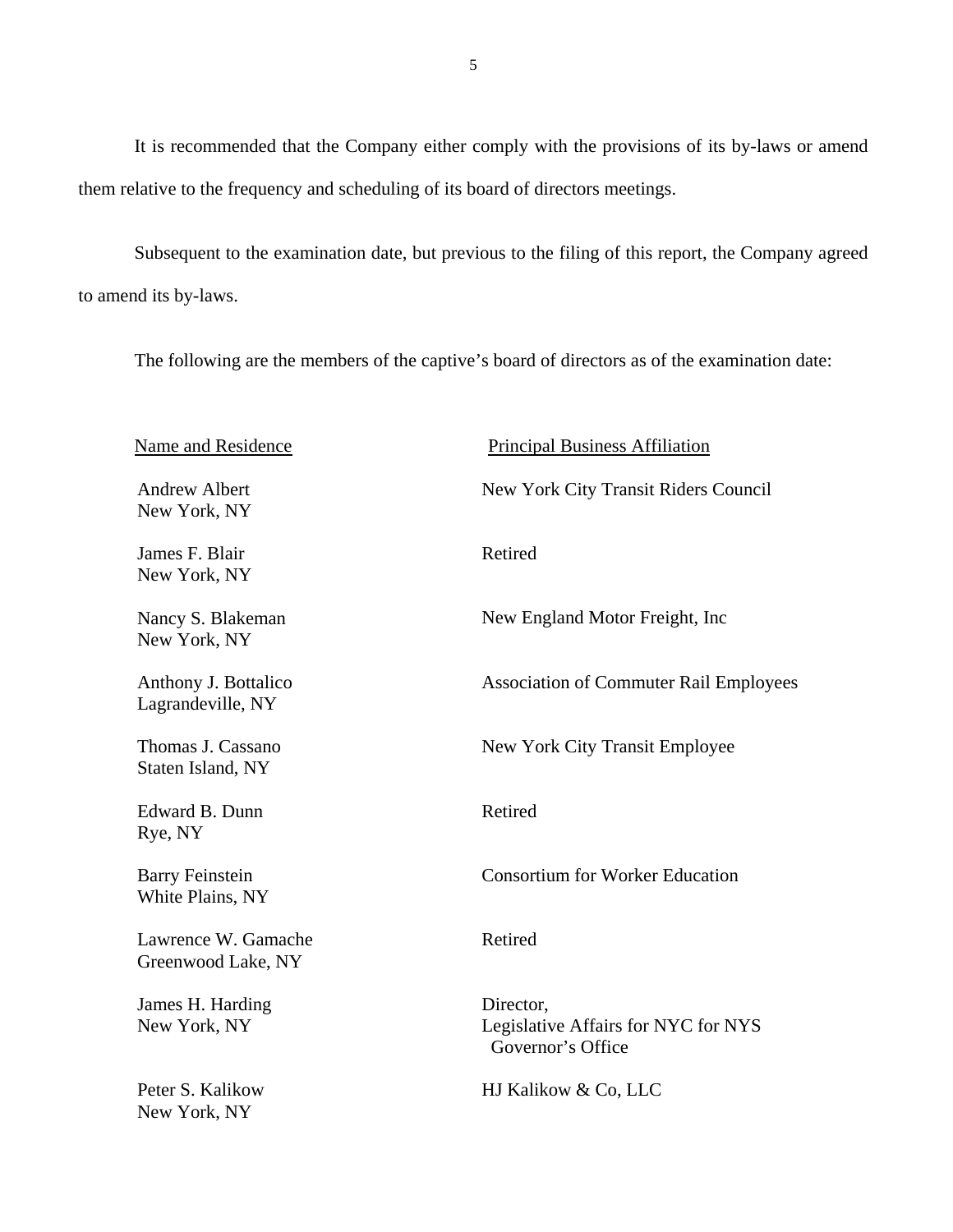| Name and Residence                                  | <b>Principal Business Affiliation</b>                            |
|-----------------------------------------------------|------------------------------------------------------------------|
| Susan L. Kupferman<br>New York, NY                  | Mayor's Office of Operation                                      |
| Mark D. Lebow<br>New York, NY                       | Sokolow, Dunaud, Mecadier & Carreras                             |
| David S. Mack<br>James L. McGovern<br>Manhasset, NY | <b>TD Securities</b>                                             |
| Mark Page<br>Brooklyn, NY                           | New York City Office of Management &<br><b>Budget</b>            |
| Ernest J. Salerno<br>Pearl River, NY                | Various Auto Dealerships in Westchester<br>and Rockland Counties |
| Andrew M. Saul<br>Katonah, NY                       | Cache, Inc.                                                      |
| James L. Sedore, Jr.<br>Fishkill, NY                | Various Certified Public Accounting firms                        |
| James S. Simpson<br>Staten Island, NY               | Victory Van Lines                                                |
| Edward A. Vrooman<br>Garrison, NY                   | Aitken, Irvin, Berlin & Vrooman, LLP                             |
| Alfred E. Werner<br>Bayport, NY                     | <b>MacArthur Airport</b>                                         |

## Officers:

The by-laws of the Company state that the officers shall include a Chairman, one or more Vice-Chairmen, an Executive Director, a Counsel, Assistant Executive Directors and a Secretary. The Chairman shall be the person holding the office of chairman of the MTA. The Vice Chairman shall be elected by the board and shall serve at its pleasure. The Executive Director shall be appointed by the Board on the recommendation of the Chairman and shall serve at the board's pleasure. The Assistant Executive Directors, Counsel and the Secretary shall be appointed by the Executive Director and shall serve at his pleasure.

6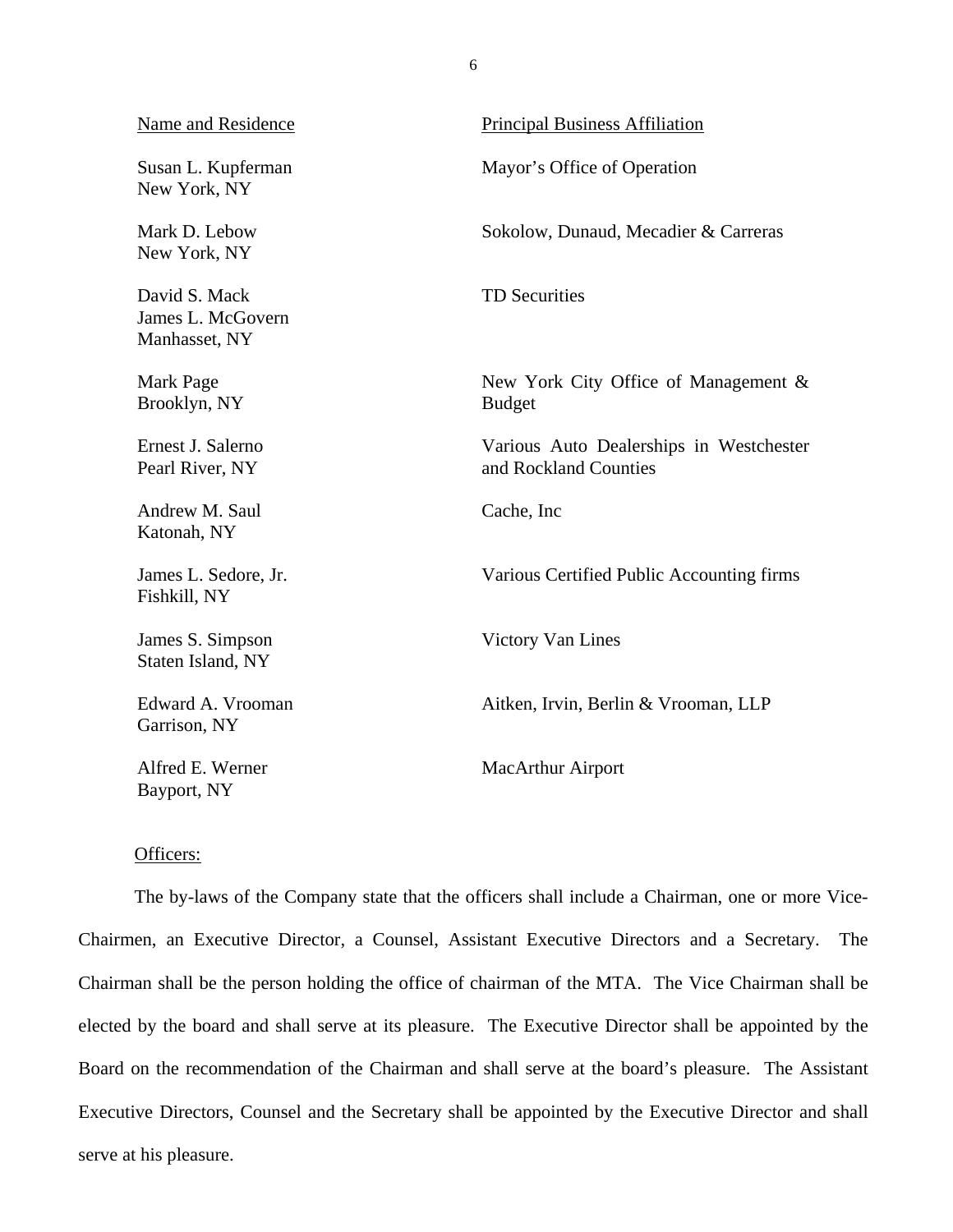| Title                        | Name                |
|------------------------------|---------------------|
| Chairman                     | Peter S. Kalikow    |
| Vice Chairman                | David S. Mack       |
| Vice Chairman                | Edward B. Dunn      |
| President                    | Lauren M. Gregory   |
| <b>Senior Vice President</b> | Joseph A. Delaney   |
| Vice President and Secretary | Phyllis J. Rachmuth |
| <b>Executive Director</b>    | Katherine N. Lapp   |

<span id="page-8-0"></span>The following are the officers of the captive as of December 31, 2003:

## H. Certified Public Accountant ("CPA") Firm and Other Outside Services

The Company was audited for the years 1997 through 2001 by the CPA firm of PriceWaterhouseCoopers LLP, 1301 Avenue of the Americas, New York, NY 10019. The Company was audited for the years 2002 and 2003 by the CPA firm of Deloitte and Touche, Two World Financial Center, New York, NY 10281.

Other firms that provide services to the Company during the examination period were:

- Claims Service Bureau of New York Inc. claims handling services
- Deloitte Consulting LLP actuarial services
- Metro North Railroad TPA 1998 to 2003 MN Stations and Force Liability
- Brown Brothers Harriman investment consultant.
- Bank of New York custodian of bond holdings

## I. Growth of Company

The following schedule sets forth the Company's significant summary financial information for

the last five years:

|      | <b>Net Premiums</b> | Net            |               | Shareholders' |
|------|---------------------|----------------|---------------|---------------|
| Year | Earned              | Income         | Assets        | <b>Equity</b> |
|      |                     |                |               |               |
| 2003 | \$28,985,320        | \$(50,566,317) | \$556,293,816 | \$55,283,274  |
| 2002 | 32,904,798          | 9,003,939      | 783,466,864   | 28,854,345    |
| 2001 | 26,439,621          | 2,711,013      | 877,171,834   | 19,748,797    |
| 2000 | 21,652,888          | 4,957,159      | 193,447,259   | 16,746,866    |
| 1999 | 18,534,699          | 5,991,102      | 96,937,792    | 14,789,707    |
| 1998 | 18,690,500          | 5,585,616      | 46,195,190    | 8,798,605     |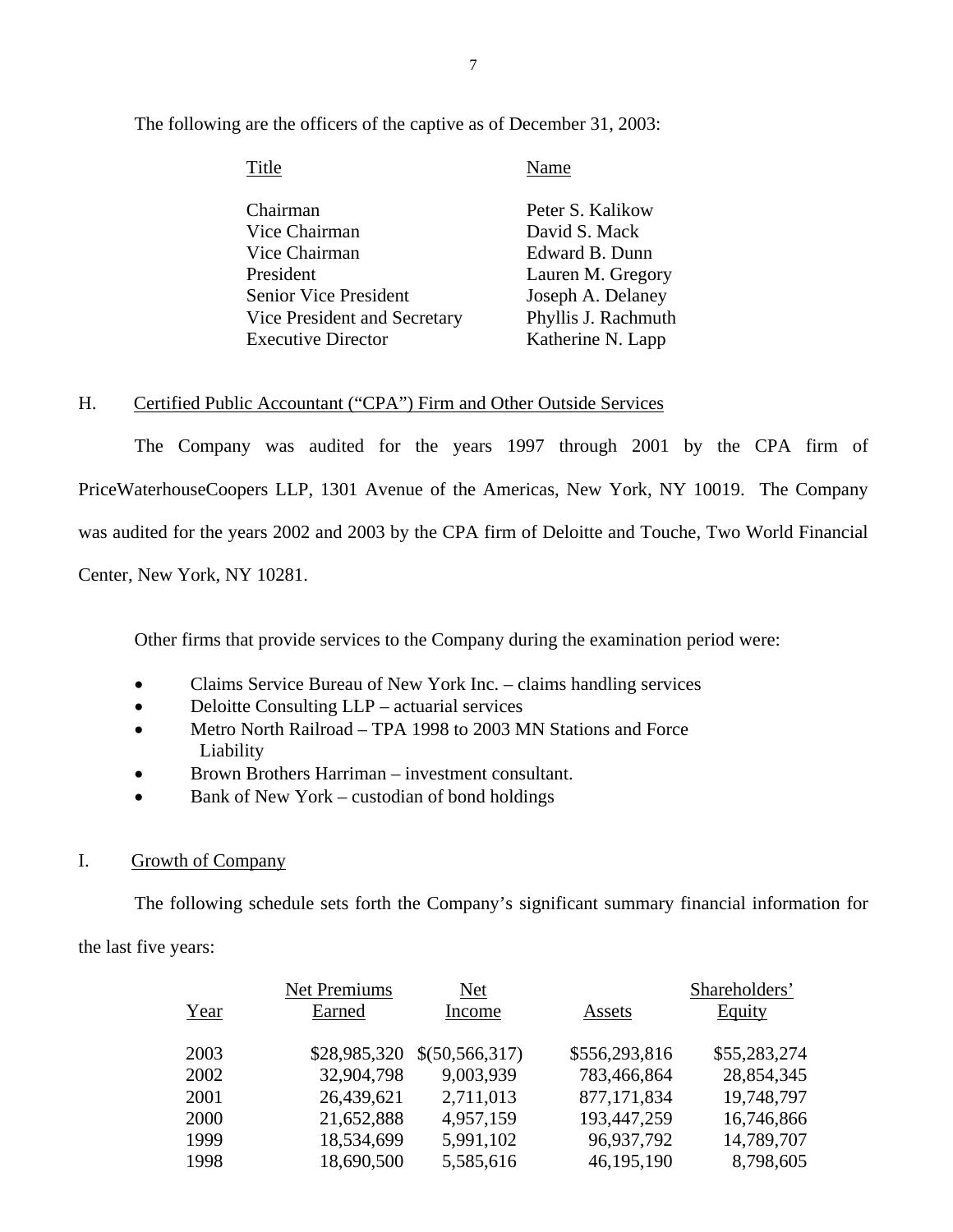In October 2003, the Company assumed the existing excess loss fund ("ELF") program on both a retrospective and prospective basis. The balance remaining in the fund was \$77,668,919. This was transferred to FMTAC and invested by the Company in order to secure any claims assumed from the ELF, as well as to capitalize the prospective programs and insure current and future claims. This transfer was properly recorded as contributed surplus.

Along with the assumption of the remaining fund balances, the Company also recorded the remaining risk associated with the program. Thus, a \$48,000,000 incurred loss was transferred to FMTAC with the assumption of the ELF program. This assumption was the major portion of the net loss reported during 2003 as shown above.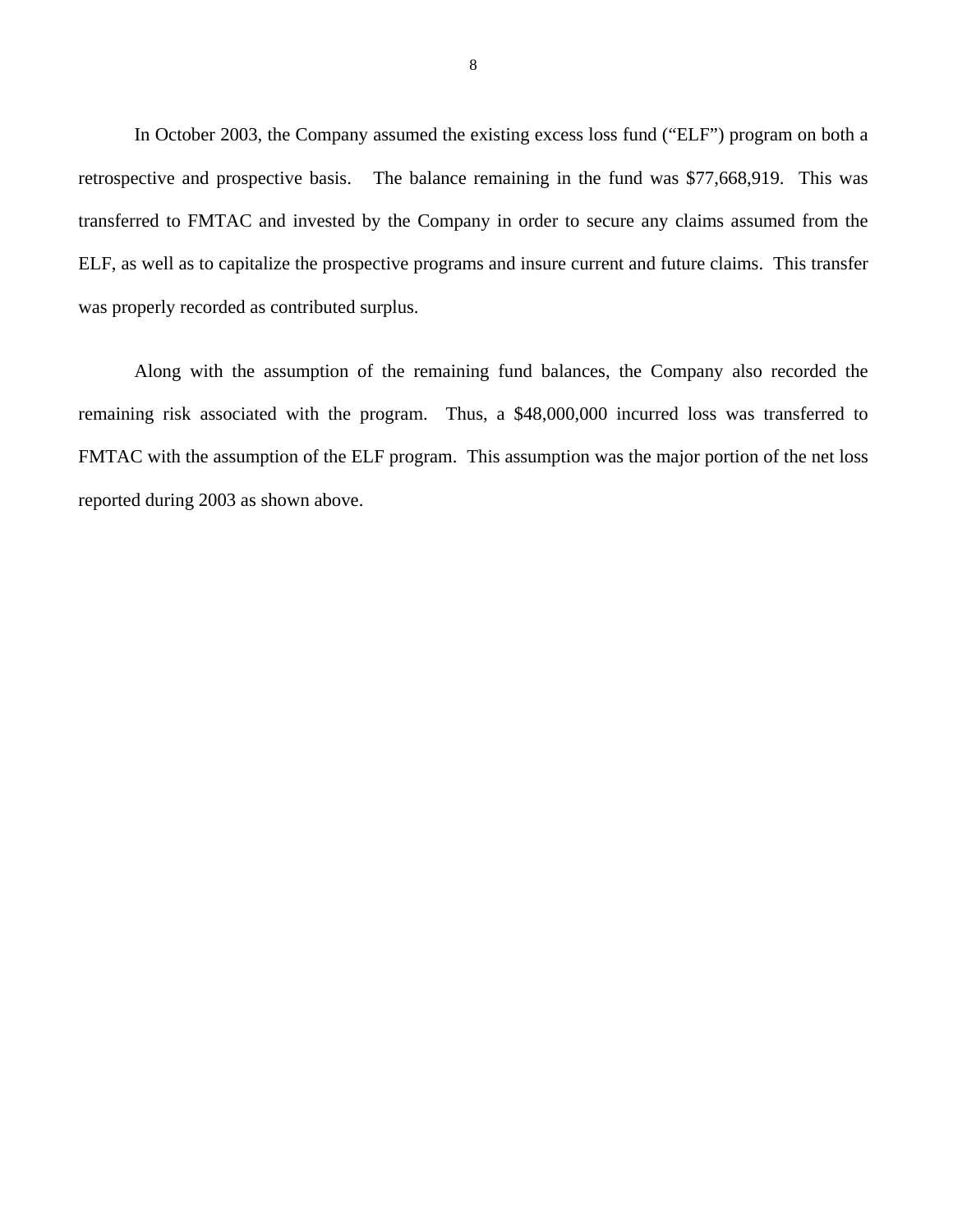## **3. FINANCIAL STATEMENTS**

<span id="page-10-0"></span>The financial statements of the Company are presented in conformity with generally accepted accounting principles. The financial position of the Company as presented and accepted for the period examined follows:

## BALANCE SHEET AS OF DECEMBER 31, 2003

#### **Assets**

| <b>Bonds</b>                        | \$170,867,271 |
|-------------------------------------|---------------|
| Cash                                | 24,252,495    |
| Savings and certificates of deposit | (81,650)      |
| Investment income due and accrued   | 881,011       |
| Accounts and premiums receivable    | 37,089,295    |
| Reinsurance recoverable on Unpaid   | 200,000,000   |
| Prepaid reinsurance premiums        | 23,360,417    |
| Deposits with reinsurers            | 95,356,129    |
| Deferred policy acquisition costs   | 1,228,847     |
| Paid loss deposit fund              | 3,340,000     |
| Total assets                        | \$556,293,816 |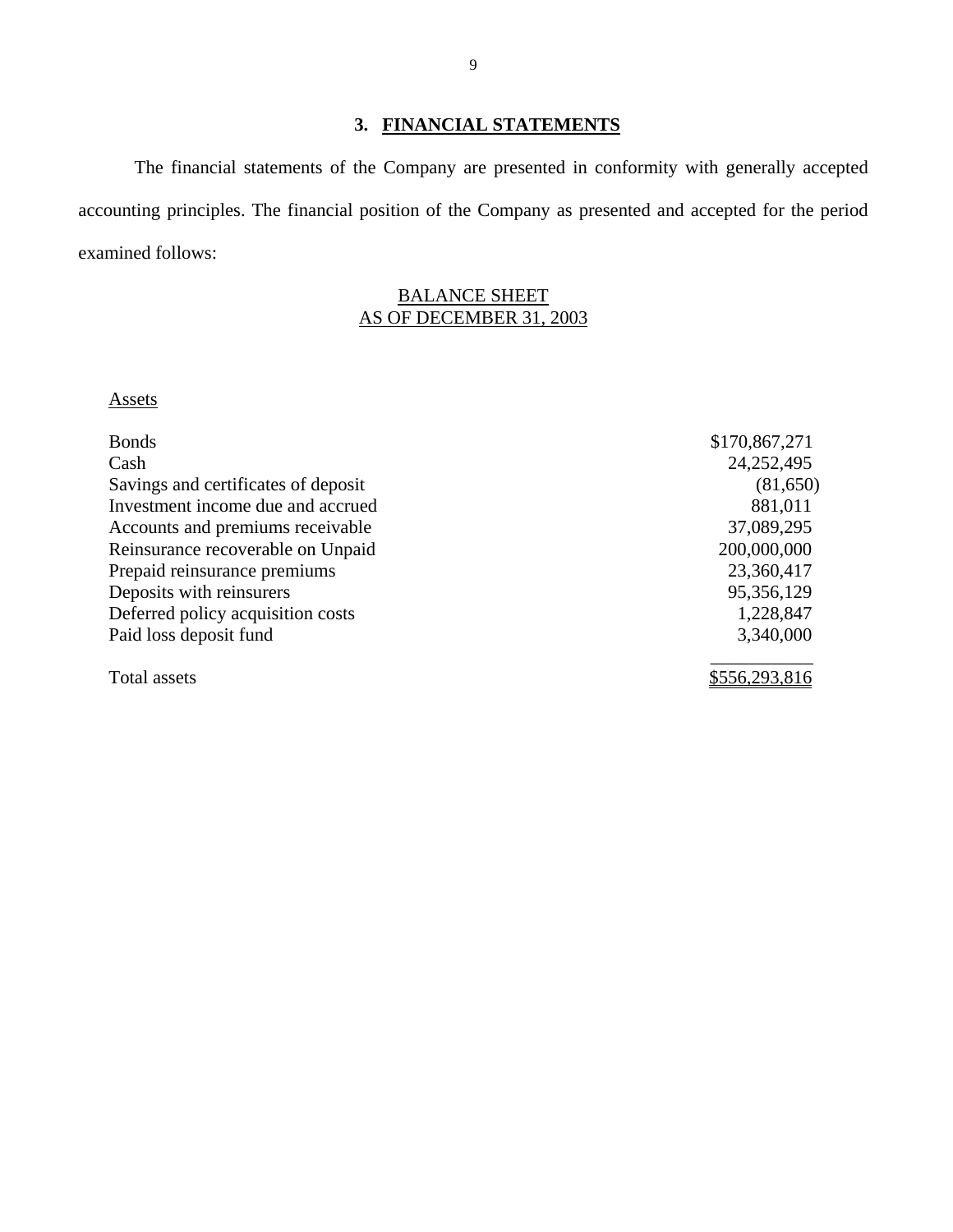## Liabilities and Shareholder's Equity

| Liabilities                                      |             |               |
|--------------------------------------------------|-------------|---------------|
| Losses                                           |             | \$307,210,854 |
| Loss adjustment expenses                         |             | 24,388,143    |
| Reinsurance payable on paid losses               |             | 787,817       |
| Commissions, expenses and fees                   |             | 1,500,821     |
| Unearned premium                                 |             | 46,282,406    |
| Reinsurance balances Payable                     |             | 27,670,000    |
| Accrued expenses                                 |             | 204,661       |
| Deferred loss and safety incentive award payable |             | 92,965,837    |
| <b>Total Liabilities</b>                         |             | \$501,010,541 |
| <b>Shareholder's Equity</b>                      |             |               |
| Paid In capital (par value)                      | \$3,000,000 |               |
| Contributed surplus                              | 77,668,919  |               |
| Unrealized gain (loss) on Investments            | 5,720       |               |
| Surplus (accumulated earnings)                   | (25,391,36) |               |
| Total assets and shareholders' equity            |             | 55,283,274    |
| Total assets and shareholders' equity            |             | \$556,293,816 |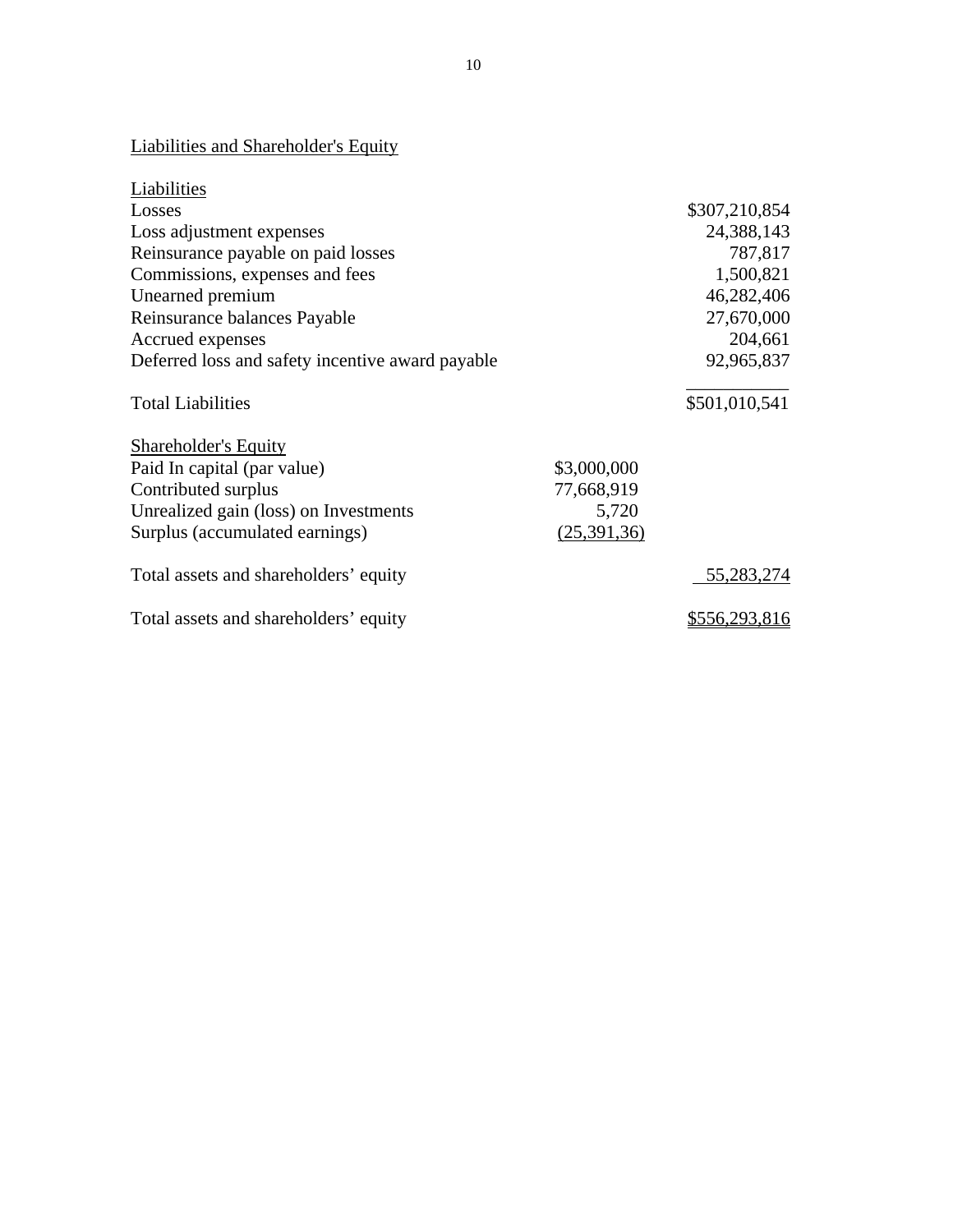## STATEMENT OF INCOME FOR THE YEAR ENDED DECEMBER 31, 2005

| Underwriting income                           |              |                  |
|-----------------------------------------------|--------------|------------------|
| Net premiums earned                           |              | \$28,985,320     |
| <b>Underwriting Expense</b>                   |              |                  |
| Net losses incurred                           | \$64,648,185 |                  |
| Net loss adjustments expenses incurred        | 15,927,885   |                  |
| Commissions and brokerage                     | 3,237,464    |                  |
| General and administrative                    | 266,209      |                  |
| Total underwriting expenses                   |              | 84,079,744       |
| Underwriting profit (loss)                    |              | \$(55,094,424)   |
| Investment income                             |              | 4,528,107        |
| Net income                                    |              | $$$ (50,566,317) |
| <b>Changes in Capital and Surplus Account</b> |              |                  |
| Capital and surplus at December 31, 2002      |              | \$28,854,345     |
| Net income                                    |              | (50, 566, 317)   |
| Net unrealized capital gains or losses        |              | (673, 673)       |
| Capital changes paid in                       |              | 77,668,919       |
| Capital and Surplus at December 31, 2003      |              | \$55,283,274     |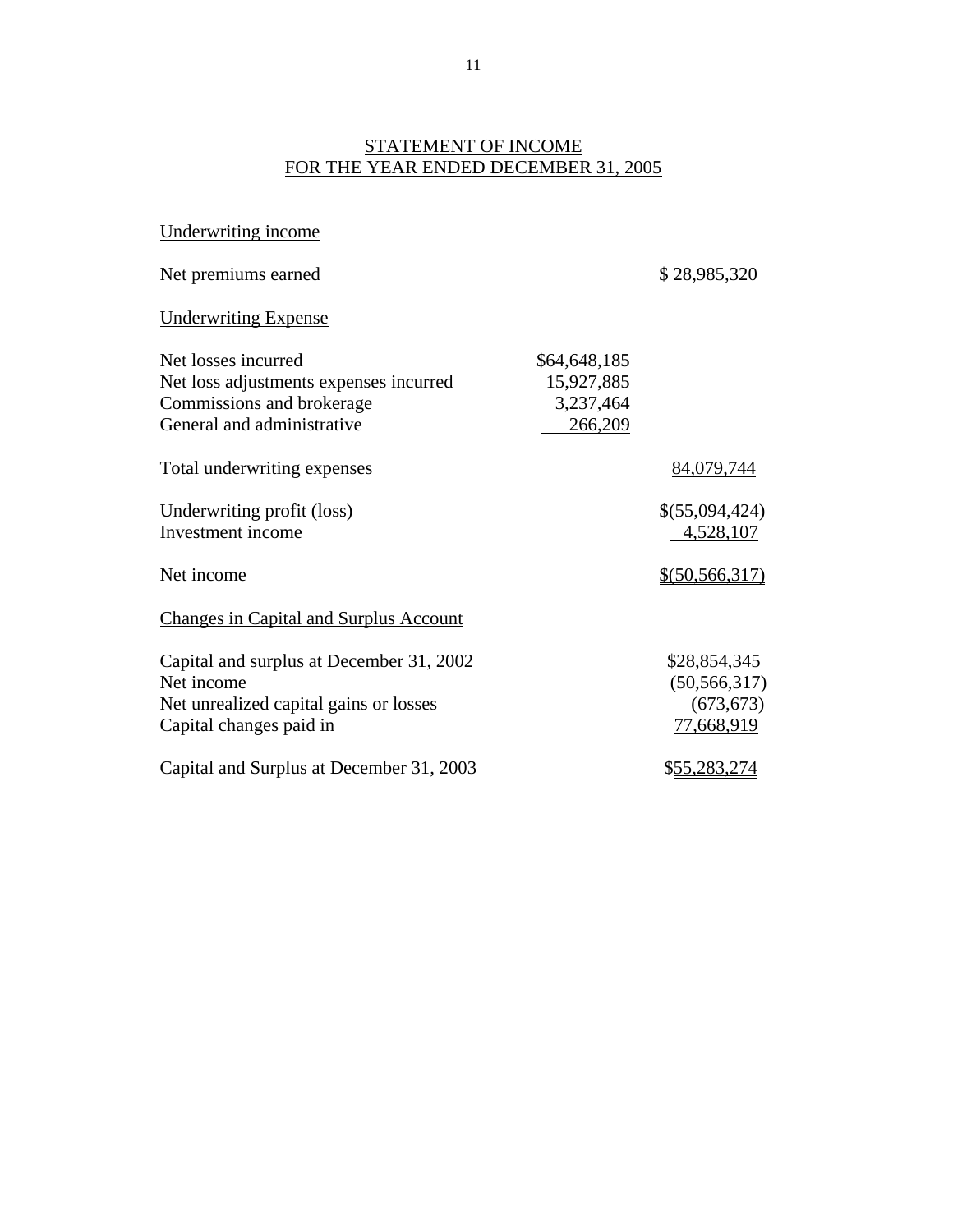#### **4. LOSS AND LOSS ADJUSTMENT EXPENSES**

<span id="page-13-0"></span>The Company's actuary at December 31, 2003 was Jan A. Lommele of Deloitte Consulting LLP, City Place I, Hartford, CT 06103.

The examination liability of \$331,598,997 is the same as reported by the Company and the actuarial opinion as of December 31, 2003.

The examination reserves were calculated in accordance with generally accepted actuarial principles and practices and were based on statistical information contained in the Company's filed annual statements and their internal statistics.

#### **5. ARTICLE 70 COMPLIANCE**

Article 70 of the New York State Insurance Law is the governing law for the formation and continued operation of Captive Insurance Companies in New York State. No evidence of noncompliance with Article 70 was found during the course of this examination.

### **6. ORGANIZATIONAL STRUCTURE**

The MTA, a public benefit corporation of the State of New York, has the responsibility for developing and implementing a unified mass transportation policy for the City of New York and the counties of Dutchess, Nassau, Orange, Putnam, Rockland, Suffolk and Westchester. The following are the subsidiaries of MTA:

- The Long Island Rail Road Company
- Metro-North Commuter Railroad Company
- Staten Island Rapid Transit Operating Authority
- Metropolitan Suburban Bus Authority
- MTA Capital Construction Company
- First Mutual Transportation Assurance Company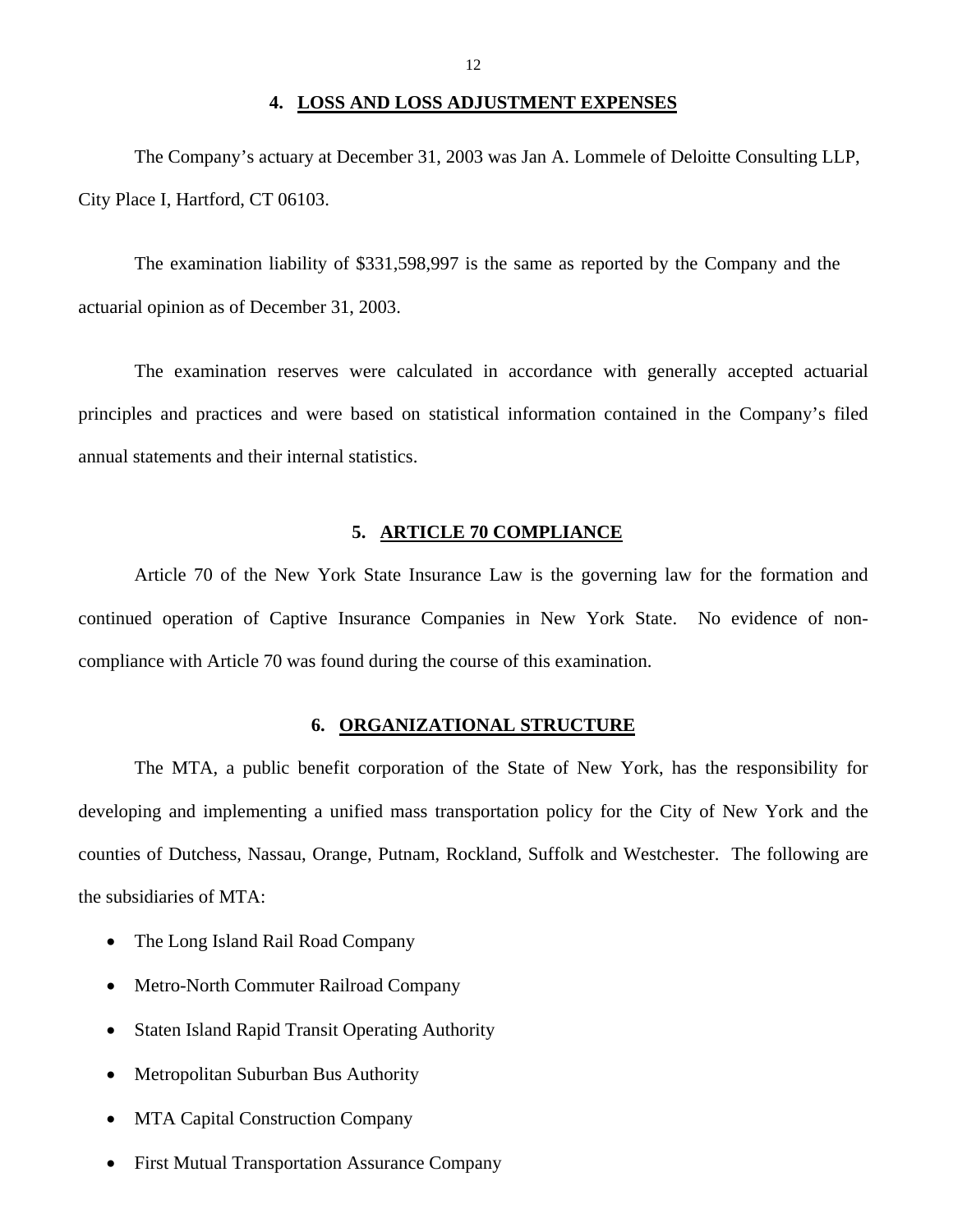<span id="page-14-0"></span>The following are affiliates of the MTA:

- Triborough Bridge and Tunnel Authority
- New York City Transit Authority and its subsidiary, the Manhattan and Bronx Surface Transit Operating Authority

### **7. INSURANCE PROGRAM**

Certain insurance coverages for the MTA and its related entities are provided by FMTAC as listed below:

#### Property and Terrorism Coverage

The Company insured property exposures of the MTA and its subsidiaries and affiliates, as follows:

- Prior to October 31, 2001, the Company insured Property losses in excess of \$15 million per occurrence and \$30 million annual aggregate.
- For the period October 31, 2001 to January 31, 2002, the above coverage was subject to a limit of \$500 million per occurrence.
- For the period February 1, 2002 to October 31, 2003, the per-occurrence limit was increased to \$900 million.
- Effective October 31, 2003, the coverage was changed to losses in excess of \$25 million per occurrence and \$75 million annual aggregate, limit \$1 billion per occurrence.

The Company reinsured the majority of its property risks above the \$25 million retention.

The above coverage excludes coverage for acts of terrorism. Effective November 1, 2001, a stand-alone policy was purchased to cover sabotage and terrorism up to \$70 million in excess of a \$30 million self-insured retention. On November 26, 2002, with enactment of the Terrorism Risk Insurance Act of 2002 ("TRIA"), any endorsements excluding certified acts of terrorism were void if the act of terrorism is covered by TRIA. Effective November 1, 2003, a stand-alone terrorism policy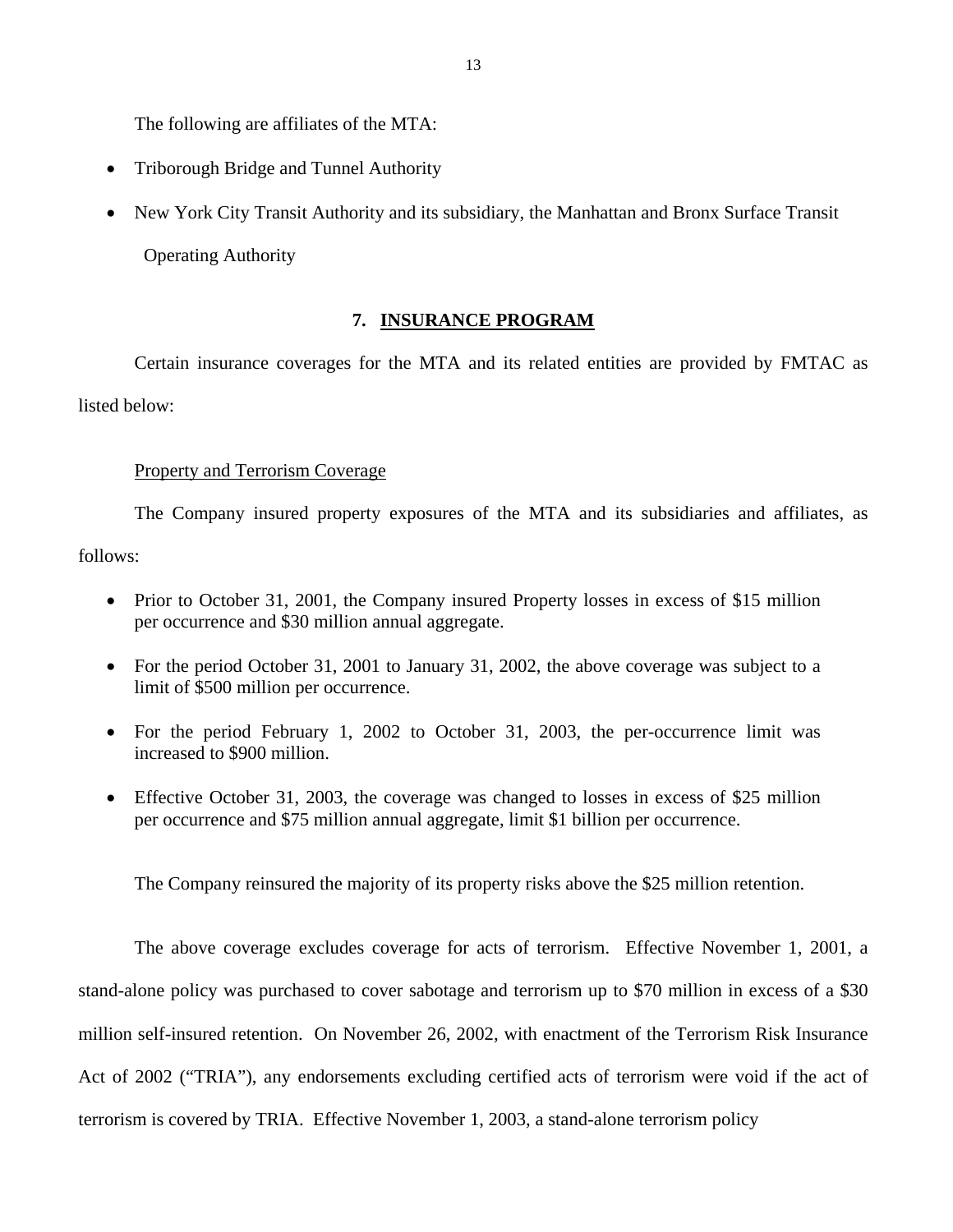was structured to provide \$100 million of coverage in excess of the \$25 million self-insured retention for all acts of terrorism or 10% of \$1 billion for those acts covered by TRIA.

#### Stations and Force Liability

Prior to December 15, 2002, ACE USA ("ACE") provided coverage ("ACE property insurance agreement") for the first \$7 million of losses, per occurrence, for the Long Island Railroad Company ("LIRR") and Metro North Commuter Railroad Company ("MNCR"). Effective on that date, the Company assumed 100% of the outstanding liabilities under the ACE property insurance agreement. Additionally, the Company entered into an aggregate stop loss agreement with ACE, which provides that ACE will be liable for any losses and allocated loss adjustment expenses assumed by the Company under the ACE property insurance agreement for the year ended December 31, 2002 in excess of \$45 million, up to a limit of \$10 million. Any losses above the \$10 million stop-loss protection are retained by the Company.

Effective December 15, 2002 the Company replaced ACE as the direct insurer for the above program.

#### All Agency Protective Liability

Effective May 1, 2000, the Company issued a policy to cover MTA's all agency protective liability program ("AAPL"). The AAPL program is designed to protect the MTA and its agencies against the potential liability arising from independent contractors working on capital and non-capital projects. The initial policy was extended by one month to expire on June 1, 2001. The net retention to the Company is estimated at \$2 million per occurrence with \$4 million in the aggregate using reinsurance to cap the Company's risk. With no change in the net retained premium, effective June 1, 2003, the Company renewed its agreements for \$2.3 million.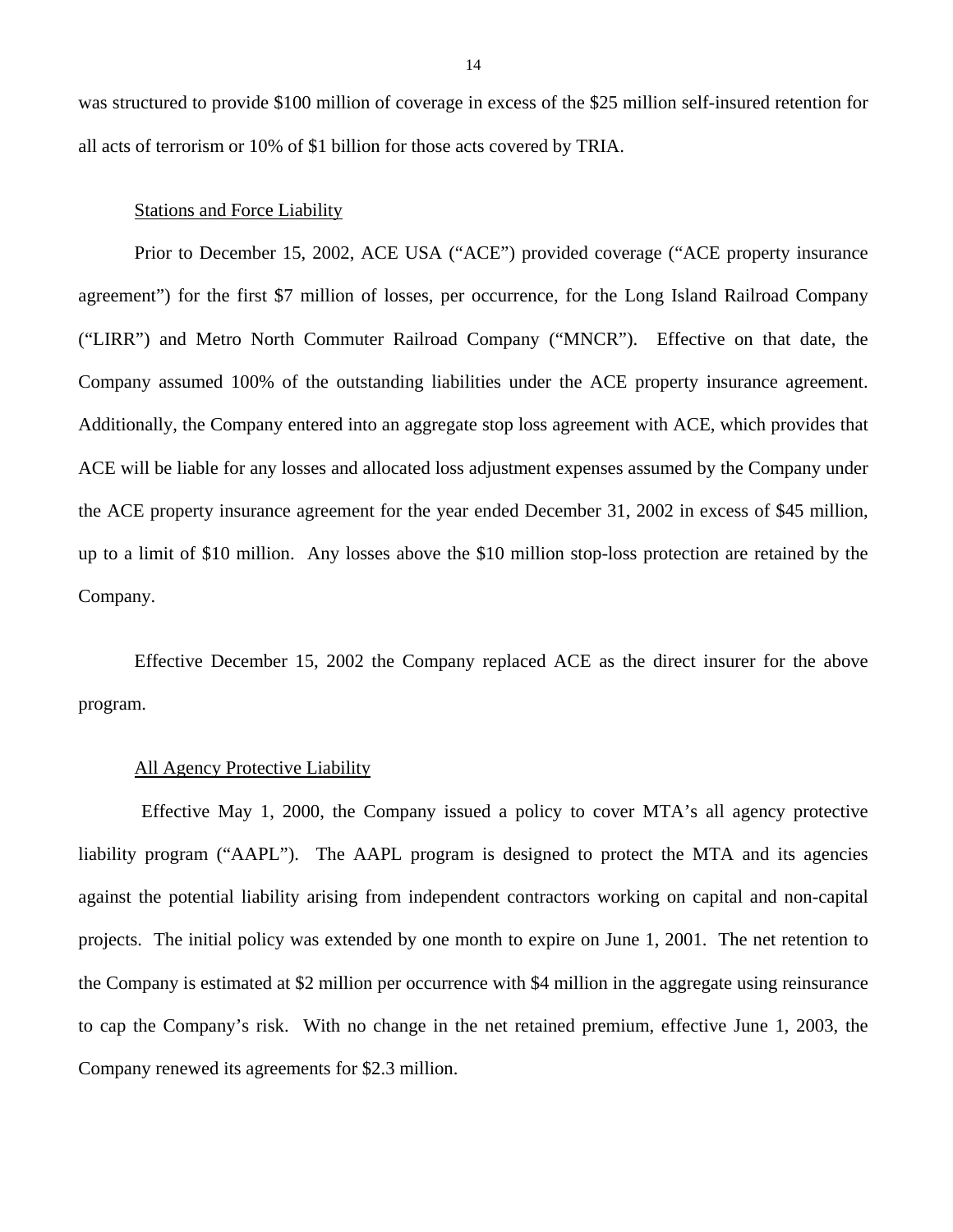#### ParaTransit

Effective July 1, 2003, the Company extended its deductible reimbursement policy, insuring the auto liability on the NYCT Paratransit operations, to expire on March 1, 2004. The Company is responsible for the first \$500,000 per occurrence of every claim up to a \$15.9 million aggregate for the eight-month extension period covered under the USF&G ("Discover Re") policy. The annual aggregate for the original policy period of was \$19 million. The Discover Re policy provides a per occurrence limit of liability of \$3 million combined single limit.

The Company capped its exposure by purchasing reinsurance from Scor Re with limits \$250,000 excess of \$250,000 per occurrence. The premium paid for the reinsurance coverage for the original period and the extension was \$900,000 and \$659,000, respectively. The Company will retain \$5.1 million and \$4.2 million for the original and extension periods respectively to fund for losses and claims handling charges.

#### Non-Revenue

Effective March 1, 2003, the Company issued a deductible reimbursement policy, insuring the auto liability for the MTA and some of its agencies for the non-revenue fleet. The Company is responsible for the first \$500,000 per occurrence of every claim up to a \$6.75 million aggregate covered under the USF&G (Discover Re) policy. The Discover Re policy provides a per occurrence limit of liability of \$7 million combined single limit.

#### Owner-Controlled Insurance Programs

The MTA purchases owner-controlled insurance programs ("OCIP") under which all contractors working on a construction project are covered by insurance purchased by the owner of the project. When the coverage is provided on a group basis, it permits the purchase of broader coverage with higher limits and avoids duplication and gaps in the coverage. In addition, since the contractors do not put the cost of insurance in the work bid, the MTA is able to reduce the cost of the project.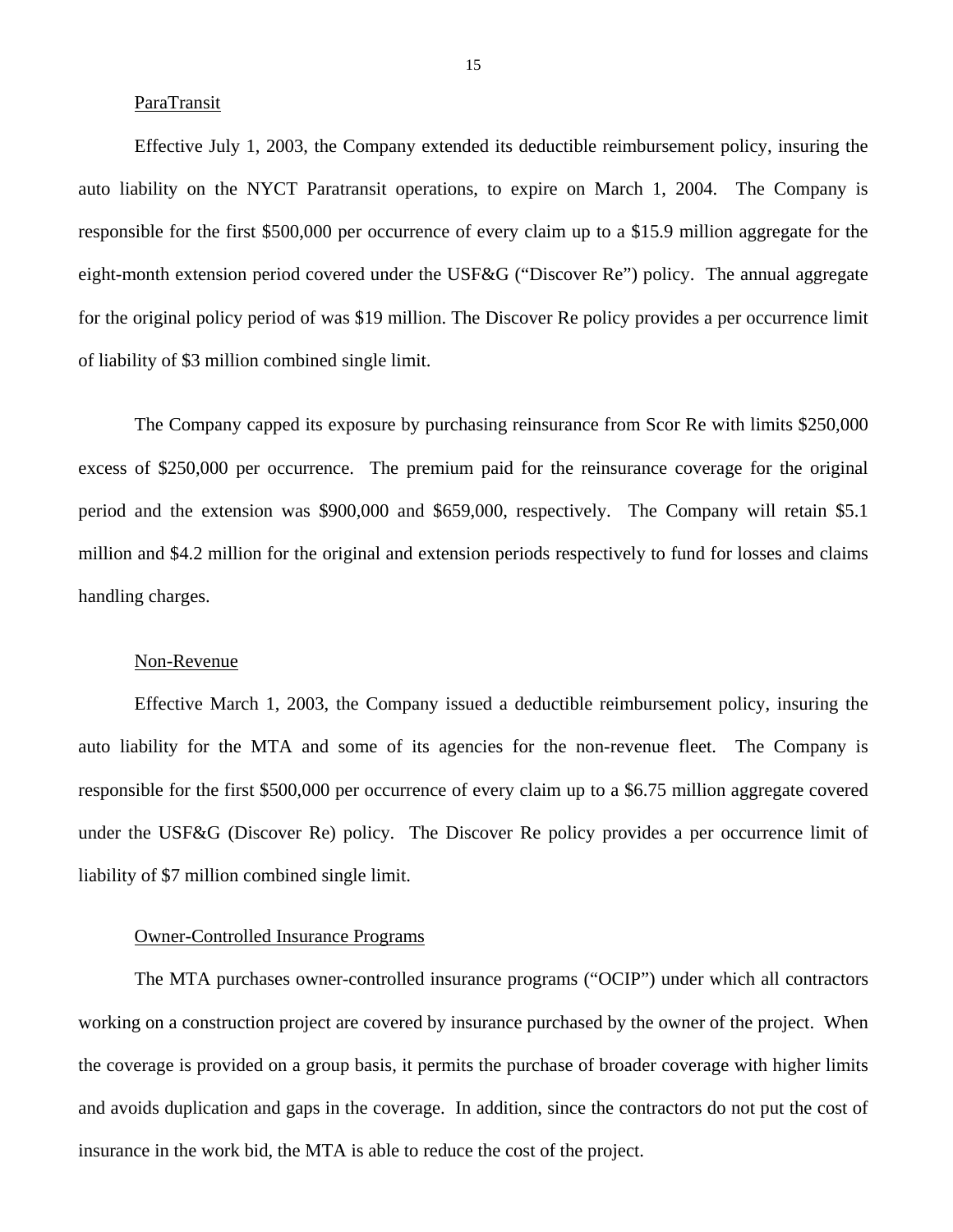First Mutual is used by the MTA to provide the collateral required by the OCIP fronting carriers to cover the deductible amounts for the contractors. First Mutual records in the OCIP liability account the amount paid by the MTA for the program. The interest earned is not recognized in the statement of operation. Instead, the interest earned is recorded as deferred incentive award payable, a portion of which First Mutual uses to pay safety incentive award payments to contractors with favorable loss experience.

OCIP liability consists of the following at December 31, 2003 and 2002 (000 omitted):

|                                                                                                                       | 2003                 | 2002           |
|-----------------------------------------------------------------------------------------------------------------------|----------------------|----------------|
| NYCTA lines structures/shops, yards and depots renovation projects<br>LIRR/MNCR 2000-2004 capital improvement program | \$<br>2,712<br>7,850 | 4,700<br>8,016 |
| NYCTA 2000-2004 lines structures/shops, yards and depots capital<br>improvements program                              | 51.985               | 52,074         |
| NYCTA 2000-2004 stations and escalators/elevators capital<br>improvements program                                     | 22,496               | 23,000         |
| <b>Totals</b>                                                                                                         | 85,043               | 87,790         |

The MTA entered into an agreement whereby contractors working on NYCTA's line structures/shops/yards and depots renovation projects are insured by National Union Fire Insurance Company ("AIG") under an OCIP, which was effective March 1, 1999. The \$4.7 million collateral requirement for the OCIP is invested by AIG with interest returning to the Company at a guaranteed annual rate of return. Inception to date interest earned is \$1,048,000 of which, \$46,000 was earned in 2003. The interest earned will be used to make safety incentive award program payments to contractors with favorable loss experience. In 2003, the OCIP began to make claims payments. The total claims payments recorded in 2003 is \$1,988,000. This OCIP is estimated to last seven years.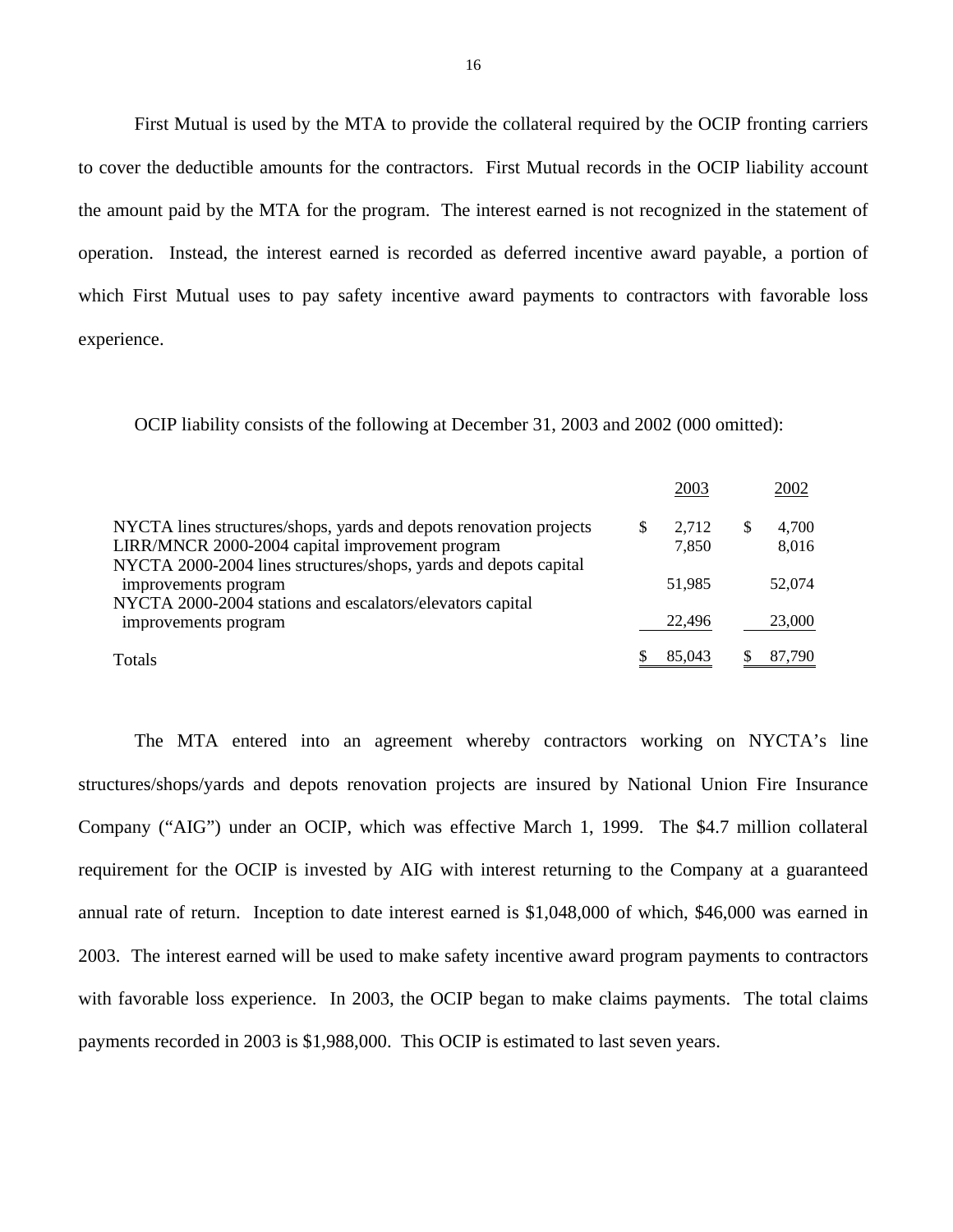Effective December 1, 1998, the MTA entered into an OCIP for the NYCTA's station/escalators and elevators projects with an expected completion date of December 2004.

The Company entered into three agreements covering portions of the 2000-2004 MTA capital plan under an OCIP with AIG, which was effective October 1, 2000. The combined collateral requirements of \$83,725,000 including the LIRR/MNCR 2000-2004 capital improvement program (\$8,016,000); the NYCTA 2000-2004 lines structures/shops, yards and depots capital improvement program (\$52,709,000); and the NYCTA 2000-2004 stations and escalators/elevators capital improvement program (\$23 million) were reinvested until October 31, 2002, at which time the rate changed to 2.4 percent. The Company earned \$2,195,000 during the year ended December 31, 2003 and has earned \$10,714,000 since inception. The interest earned will be used to make the contractor safety Iincentive program payments to contractors with favorable loss experience. As of December 31, 2003, the Company has paid \$5.56 million in safety and loss control. Any monies not used to pay losses or utilized for the contractor safety incentive program will be returned to the agencies at the end of the OCIPs.

As part of the initial agreement and as amended, in 2003, the Company was required to make additional contributions of \$635,000 to NYCTA 2000-2004 lines, structures/shops, yards and depots capital improvement program. The Company began making claims payments, the total 2003 claims payments recorded by the Company was \$1,395,000.

The activity of all funds held by the OCIP reinsurer consists of the following for 2002 and 2003 (000 omitted):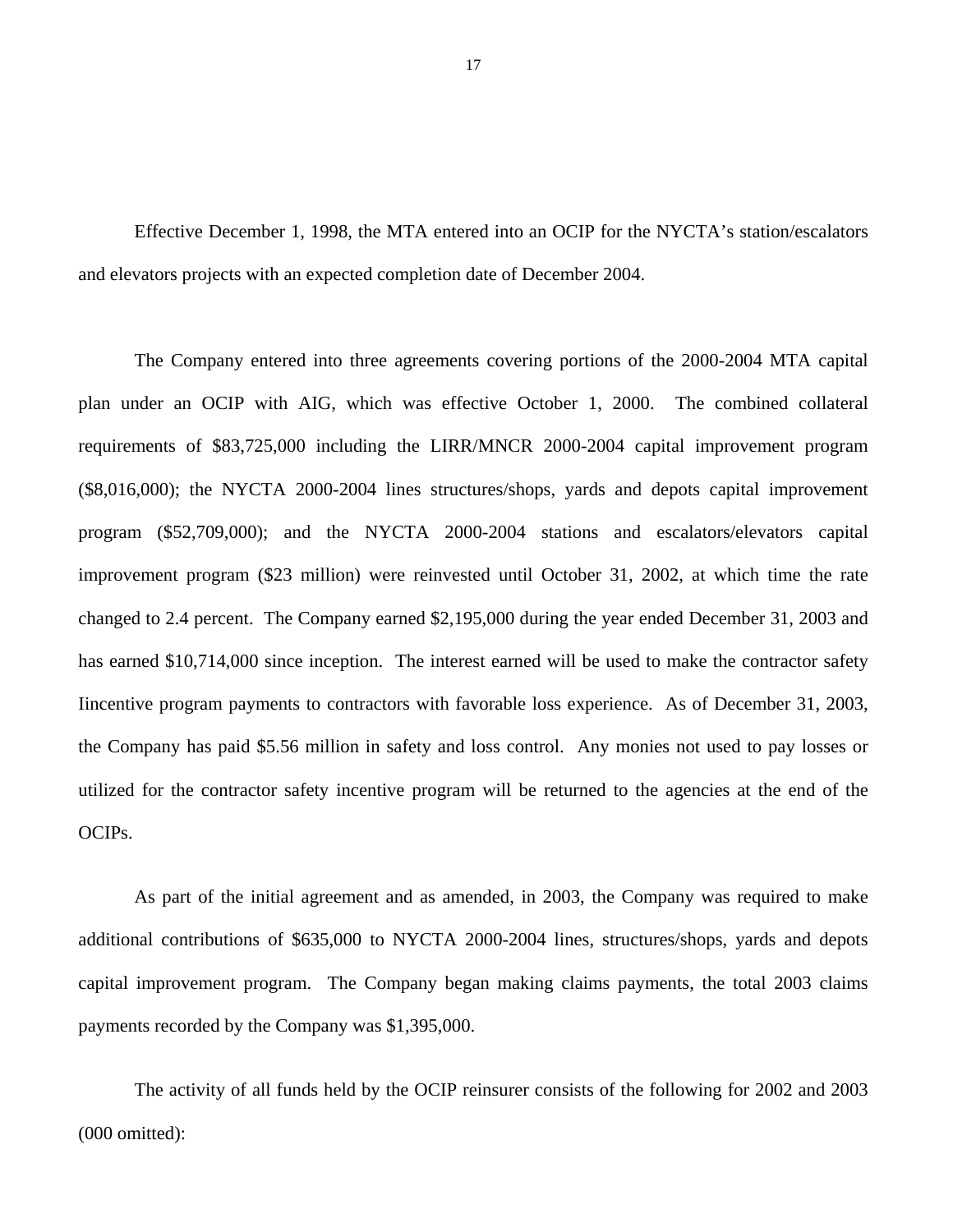|                                                                                                                                     | 2003 |                    | 2002 |                 |
|-------------------------------------------------------------------------------------------------------------------------------------|------|--------------------|------|-----------------|
| Funds held by OCIP insurers at beginning of year<br>Interest income                                                                 | S    | 97,312<br>2,242    | S.   | 94,165<br>2,948 |
| Reimbursement to the Company for Safety and Loss Control<br><b>Claims Payments</b><br>NYCTA 2000-2004 lines structures/shops, yards |      | (1,450)<br>(3,383) |      |                 |
| and depots capital improvement program                                                                                              |      | 635                |      | 199             |
| Totals                                                                                                                              |      | 95,356             |      | 97,312          |

### East Side Access Project ("ESA")

In 2000, the Company entered into a multi-year reinsurance agreement with Liberty Mutual, the insurer of the MTA/LIRR ESA owner controlled insurance program, whereby the Company will hold the collateral and loss funding for the first \$500,000 per occurrence resulting from workers' compensation and general liability losses while constructing the LIRR East Side Access Project.

#### Builders Risk

Effective October 1, 2001, FMTAC renegotiated the terms and conditions of the reinsurance coverage it purchased from Zurich for the builders' risk insurance program provided to cover the following 2000-2004 OCIP's capital program:

- Long Island Rail Road/Metro North Rail Road capital improvement program
- NYCT's lines structures/shops/yards & depots capital improvement program
- NYCT's stations & elevators capital improvement program

FMTAC will now assume a \$100,000 per occurrence deductible (increased from \$25,000) for a premium of approximately \$950,000.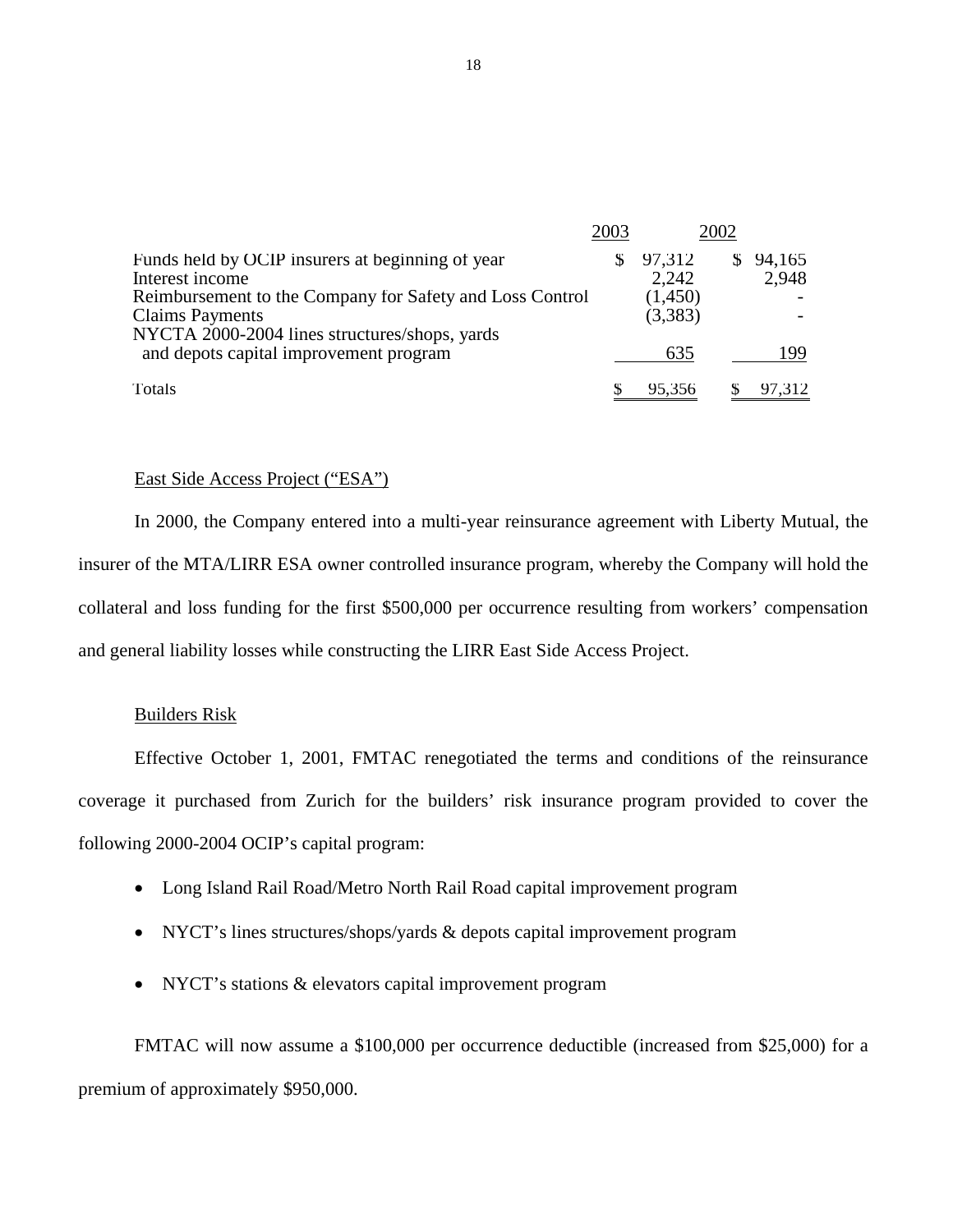#### Excess Loss Fund ("ELF")

On October 31, 2003, the Company assumed the existing ELF program on both a retrospective and prospective basis. The retrospective portion contains the same insurance agreements, participant retentions and limits as existed under the ELF program for occurrences happening on or before October 30, 2003. The coverage limit will remain \$50,000 per occurrence or the proceeds of the program whichever is less. On a prospective basis, effective October 31, 2003, the Company issued insurance policies indemnifying the MTA, its subsidiaries and affiliates above their specifically assigned selfinsured retention with a limit of \$50 million per occurrence with \$50 million annual aggregate. The balance of the ELF, \$77 million was transferred to and invested by the Company in order to secure any claims assumed from the ELF, as well as to capitalize the prospective programs and insure current and future claims.

#### Excess and Professional/Environmental

Kemper Insurance Company ("Kemper") issued excess and professional/environmental liability policies to the MTA and LIRR, on behalf of work performed on the ESA. The original policies issued by Kemper had effective dates of April 1, 1999 through December 31, 2010 and were cancelled effective June 30, 2003. Through novation and assumption agreements, effective June 30, 2003, the Company assumed 100 percent of the liabilities for the period of April 1, 1999 through June 30, 2003, from Kemper for the two insurance policies referenced above. The first policy issued has limits of \$48 million excess of \$2 million for liability coverage on an occurrence basis and the second policy is for professional and environmental coverage with limits of \$50 million on a claims made basis. The Company retained no premium for these programs, since it will seek reimbursement from the original insured if a claim arises.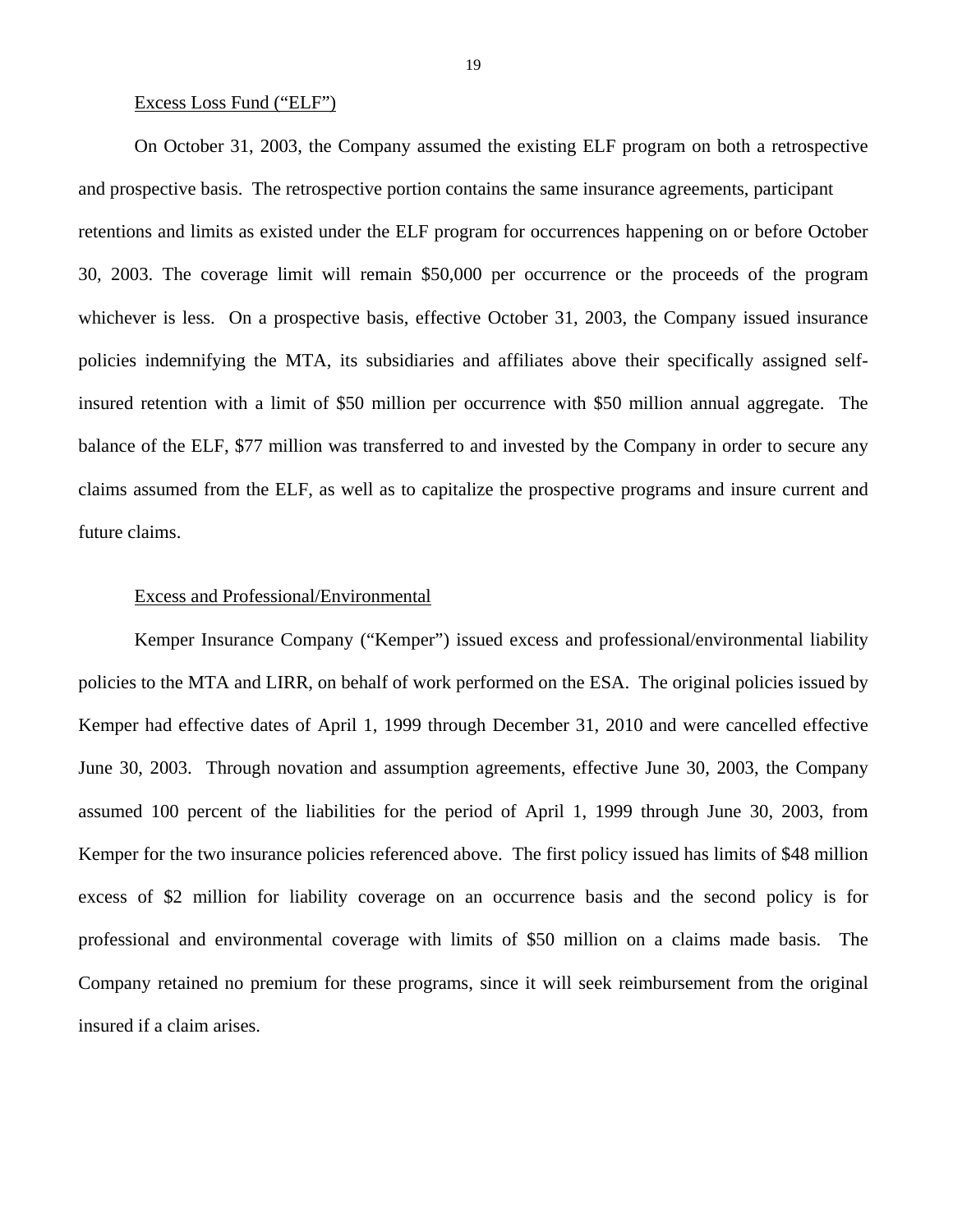## **8. SUMMARY OF COMMENTS AND RECOMMENDATIONS**

## <span id="page-21-0"></span>ITEM PAGE NO.

7 It is recommended that the Company either amend its by-laws or comply with them and have regular monthly meetings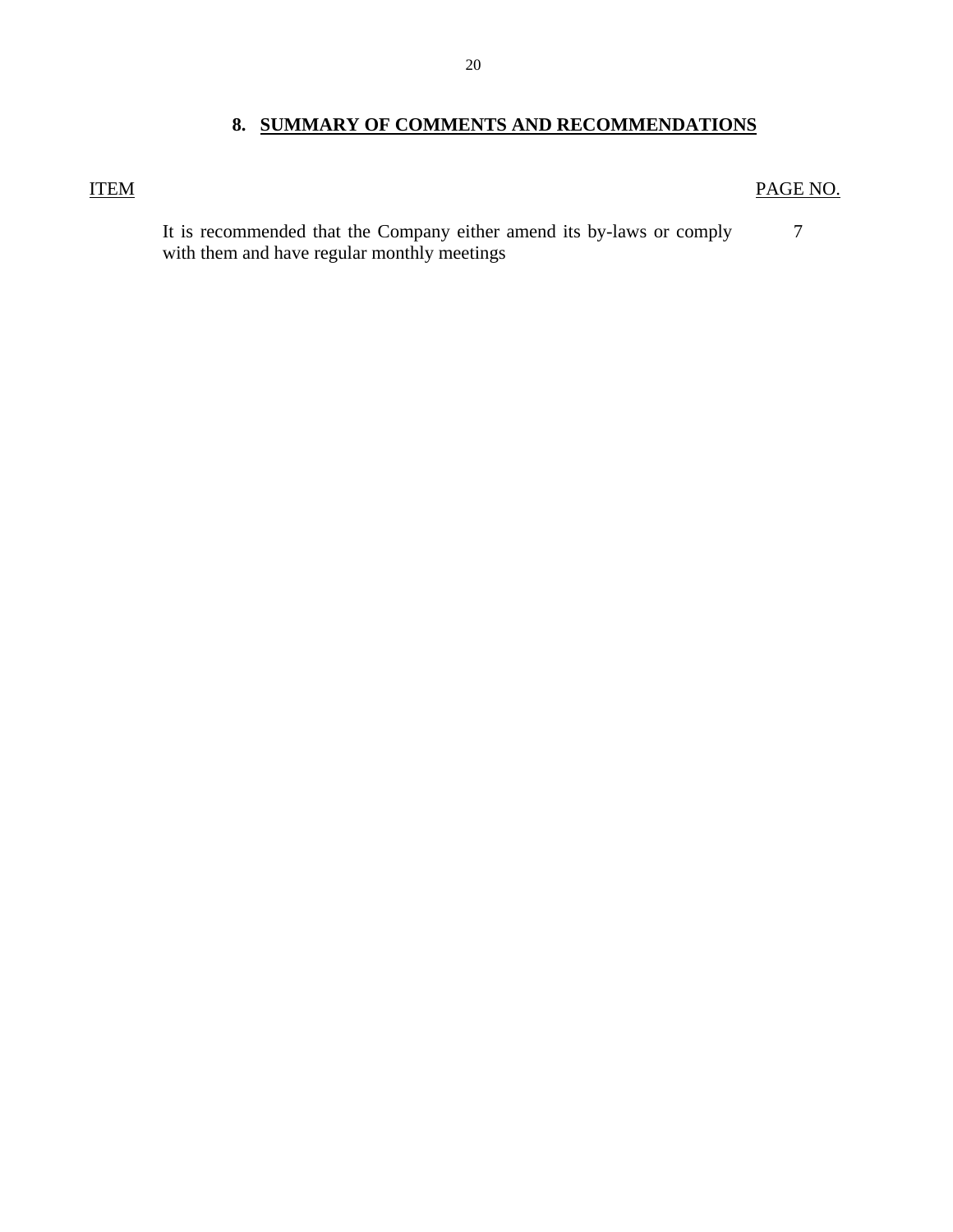#### **Insurance Schedule**

as of 12/31/03

| <b>Type Policy</b>                             | Coverage                                                                                                                                      | Direct or<br><b>Assumed</b> | Reinsurance<br>Purchased | Reinsurer                    | Limits                                                                                                                                         | Period<br>Covered         | <b>Premium</b>                 |
|------------------------------------------------|-----------------------------------------------------------------------------------------------------------------------------------------------|-----------------------------|--------------------------|------------------------------|------------------------------------------------------------------------------------------------------------------------------------------------|---------------------------|--------------------------------|
| All Agency Excess Liability (Primary)<br>(ELF) | Covers excess third party liability including<br>employee liability for occurrences arising out of<br>or incidental to Agencies' operations.  | <b>Direct</b>               | No                       | N/A                          | \$50,000,000 excess of<br>\$7,000,000 Retention for<br>LIRR, MNR & NYCT,<br>\$2,000,000 Retention for LI<br>Bus & \$1,400,000 for B&T<br>& MTA | 10/31/03-<br>10/31/2006   | \$4,000,000 for Policy<br>Term |
| All-Agency Protective Liability (AAPL)         | Covers Agencies' liability resulting from<br>contractors' work on capital projects.                                                           | <b>Direct</b>               | Yes                      | ACE &<br>Lloyds              | \$2,000,000 per occurrence<br>\$4,000,000 Annual<br>Aggregate                                                                                  | $6/1/03 -$<br>6/1/2004    | \$2,711,771                    |
| All-Agency Protective Excess Liability         | Excess liability coverage resulting from<br>contractors' work on capital, maintenance and<br>operating projects.                              | <b>Direct</b>               | Yes                      | ACE &<br>Lloyds              | \$5,000,000 excess of<br>\$2,000,000                                                                                                           | $6/1/03 -$<br>6/1/2004    | \$349,229                      |
| All-Agency Property Insurance<br>Program       | All-owned property. Includes direct damage,<br>Extra Expense and Business Interruption.                                                       | <b>Direct</b>               | Yes                      | Various                      | \$1,000,000,000 per<br>occurrence, excess of<br>\$25,000,000 SIR per<br>occurrence, \$75,000,000<br>annual aggregate                           | 10/31/03-<br>10/31/2004   | \$18,750,000                   |
| All Agency Property Sabotage &<br>Terrorism    | All-owned property. Includes direct damage -<br>excludes Business Interruption for all Agencies<br>with the exception of Bridges and Tunnels. | <b>Direct</b>               | Yes                      | <b>Berkshire</b><br>Hathaway | Non Certified: \$<br>100,000,000 per<br>occurrence, Certified: 10%<br>of \$1 Billion excess of<br>\$25,000,000 SIR per<br>occurrence           | 10/31/2003-<br>12/31/2005 | \$19,716,666                   |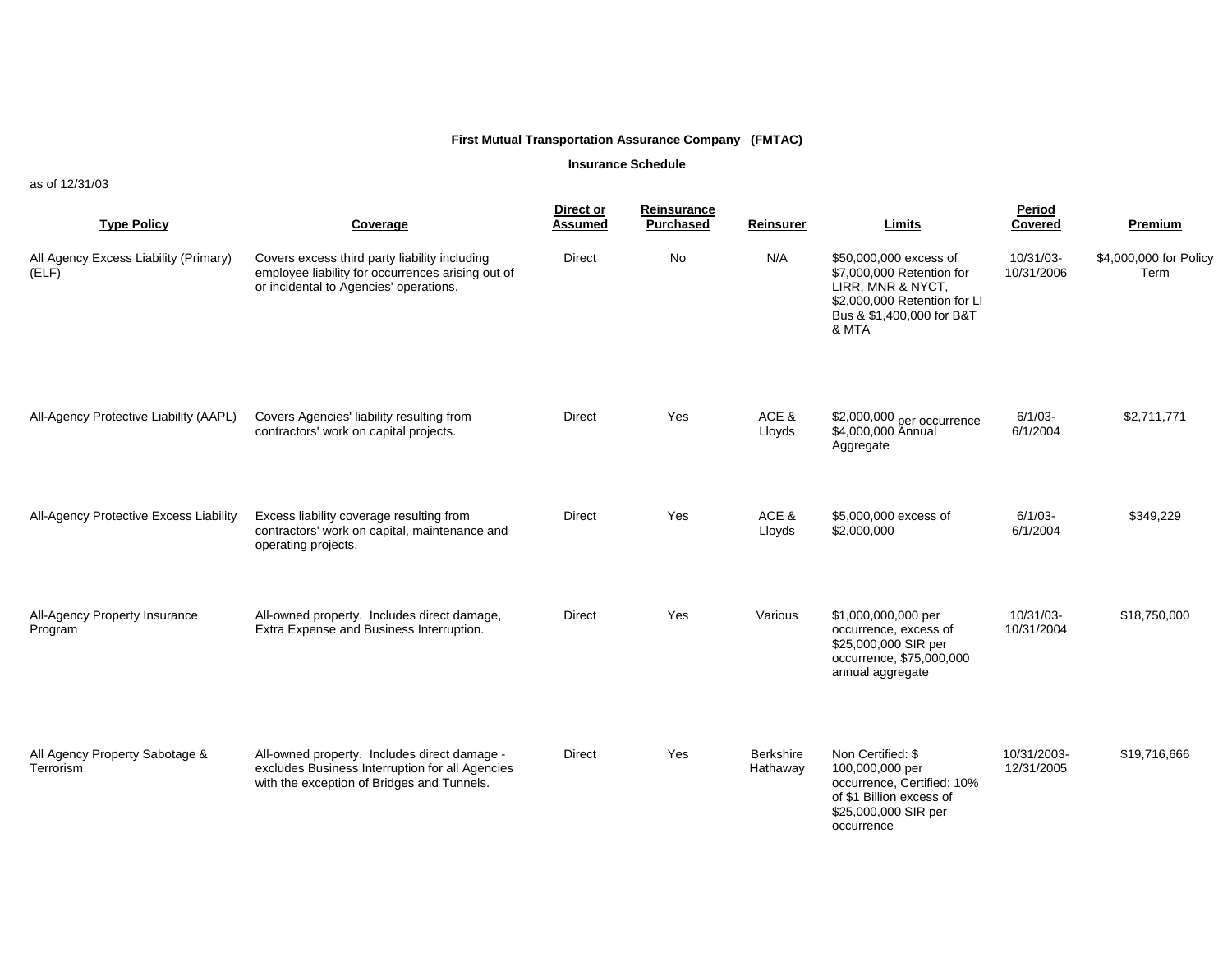#### **Insurance Schedule**

#### as of 12/31/03

| <b>Type Policy</b>                                               | Coverage                                                                                                                                                                                                                                                                            | Direct or<br><u>Assumed</u> | Reinsurance<br><b>Purchased</b> | <b>Reinsurer</b> | Limits                                              | <b>Period Covered</b> | <b>Premium</b>                                         |
|------------------------------------------------------------------|-------------------------------------------------------------------------------------------------------------------------------------------------------------------------------------------------------------------------------------------------------------------------------------|-----------------------------|---------------------------------|------------------|-----------------------------------------------------|-----------------------|--------------------------------------------------------|
| Comprehensive Automobile Liability<br>(Non-Revenue Fleet)        | Covers liability arising out of use of company<br>nonrevenue automobiles including non-owned,<br>hired cars. Policy covers LIRR, MNR NYS<br>MTA Police, MTA Headquarters, SIRTOA<br>vehicles as well as LI Bus & MNR Guaranteed<br>Ride Home.                                       | <b>Direct</b>               | No                              | N/A              | \$500,000 per occurrence<br>deductible              | 7/01/02-3/01/04       | \$4,812,000<br>10 month extension                      |
| <b>LIRR PROGRAMS</b>                                             |                                                                                                                                                                                                                                                                                     |                             |                                 |                  |                                                     |                       |                                                        |
| Station Liability-<br>LIRR                                       | Covers third party liability, bodily injury<br>and property damage and personal injury at<br>passenger stations, includes moving train<br>hazards while confined to station area.<br>includes elevators, escalators, platforms<br>appurtenances, land, approaches, and parking      | Direct                      | <b>No</b>                       | N/A              | \$7,000,000 per<br>occurrence<br>CSL-B.I. &<br>P.D. | 12/15/03-<br>12/15/04 | \$5,353,547<br>Payable in<br>quarterly<br>installments |
| Force Account -<br><b>LIRR</b>                                   | F.E.L.A. Third Party Liability, Physical<br>Damage and medical payments on<br>force account work reimbursed by                                                                                                                                                                      | <b>Direct</b>               | <b>No</b>                       | N/A              | \$7,000,000<br>Combined<br>Single Limit             | 12/15/03-<br>12/15/04 | \$7,815,584<br>Payable in<br>quarterly<br>installments |
| <b>MNR PROGRAMS</b><br>Station Liability-<br><b>MNR</b><br>lots. | Covers third party liability, bodily injury<br>and property damage and personal<br>injury at passenger stations, includes<br>moving train hazards while confined to<br>station area, includes elevators,<br>escalators, platforms, appurtenances,<br>land, approaches, and parking. | Direct                      | No                              | N/A              | \$7,000,000 per<br>occurrence<br>CSL-B.I. &<br>P.D. | 12/15/03-<br>12/15/04 | \$3,010,231<br>Payable in<br>quarterly<br>installments |

others.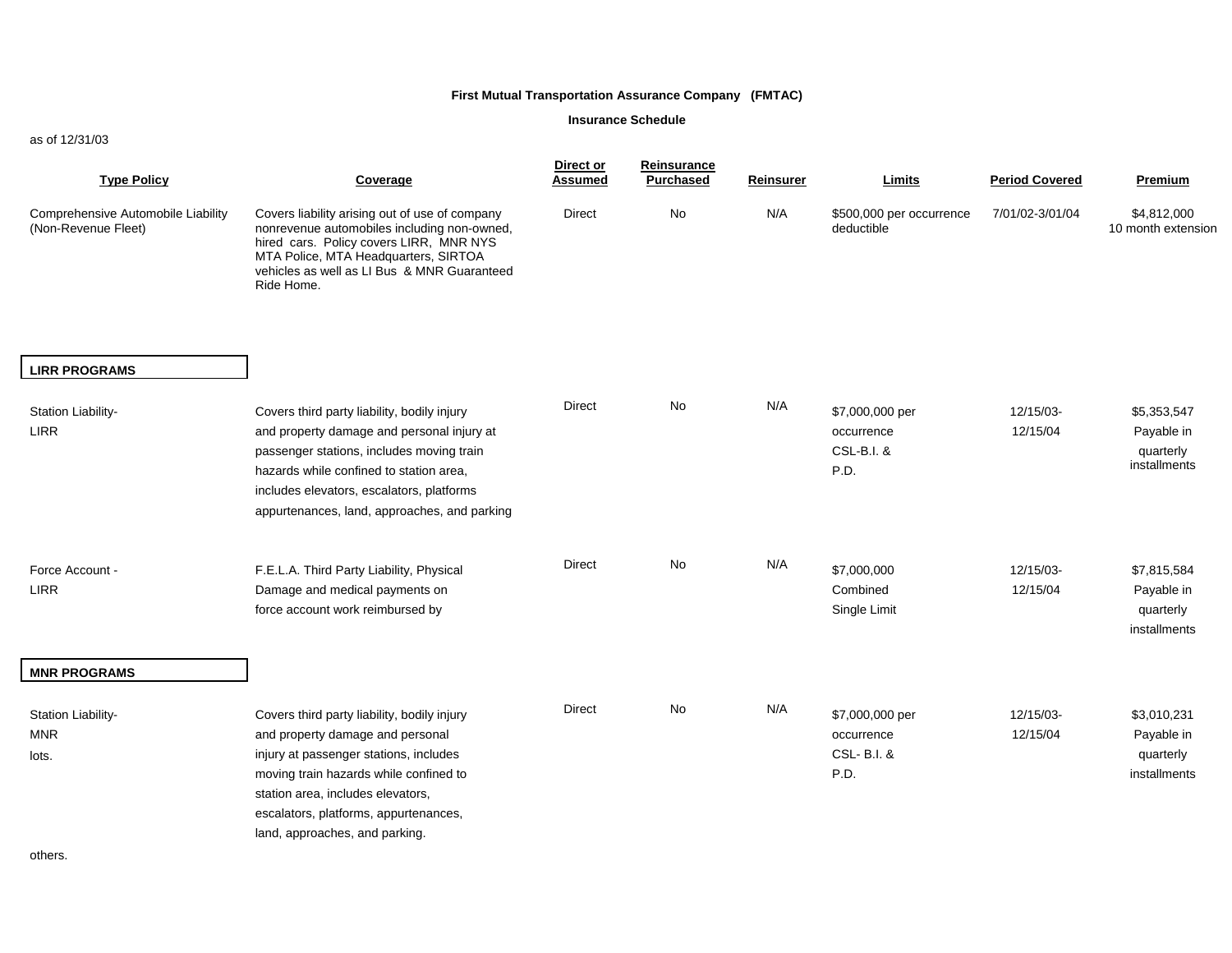#### **Insurance Schedule**

#### as of 12/31/03

| <b>Type Policy</b>                        | Coverage                                                                                                                                                                                                             | Direct or<br><b>Assumed</b> | Reinsurance<br><b>Purchased</b> | <b>Reinsurer</b> | Limits                                                               | <b>Period Covered</b> | <b>Premium</b>                                         |
|-------------------------------------------|----------------------------------------------------------------------------------------------------------------------------------------------------------------------------------------------------------------------|-----------------------------|---------------------------------|------------------|----------------------------------------------------------------------|-----------------------|--------------------------------------------------------|
| Force Account -<br><b>MNR</b>             | F.E.L.A. Third Party Liability, Physical<br>Damage and medical payments on<br>force account work reimbursed by others.                                                                                               | <b>Direct</b>               | <b>No</b>                       | N/A              | \$7,000,000<br>Combined<br>Single Limit                              | 12/15/03-<br>12/15/04 | \$6,051,200<br>Payable in<br>quarterly<br>installments |
| <b>MTA HDQTRS. PROGRAM</b>                |                                                                                                                                                                                                                      |                             |                                 |                  |                                                                      |                       |                                                        |
| <b>Premises Liability</b>                 | Covers liability arising out of the owner-<br>ship, maintenance and use of various<br>MTA locations: 341/345/347 Madison Ave.,<br>the use of and IG's lease of space at<br>111 West 40th Street, NYC and 2 Broadway. | <b>Direct</b>               | No                              | N/A              | \$1,000,000<br>each occurrence<br>\$1,000,000<br>Aggregate           | 12/7/03-<br>12/7/04   | \$250,000                                              |
| <b>NYCT PROGRAM</b>                       |                                                                                                                                                                                                                      |                             |                                 |                  |                                                                      |                       |                                                        |
| Paratransit<br>(Access-A-Ride)            | Covers third-party liability arising out of<br>wheelchair lift-equipped vans and sedans.<br>Service is provided by contractors/operators<br>under contract with NYCT.                                                | Direct                      | Yes                             | Scor re          | \$500,000 per occurrence<br>Deductible<br>\$250,000 xs of \$250,000  | 7/1/2003-<br>10/1/04  | \$4,812,415                                            |
| OWNER CONTROLLED INSURANCE PROGRAM (OCIP) |                                                                                                                                                                                                                      |                             |                                 |                  |                                                                      |                       |                                                        |
| <b>Builders Risk</b>                      | Covers the 2000-2004 Capital Program<br>LIRR, MN,& NYCT                                                                                                                                                              | <b>Direct</b>               | Yes                             | Zurich           | \$50,000,000 per<br>occurrence<br>subject to \$100,000<br>deductible | 10/1/2000-<br>10/1/05 | \$5,611,829                                            |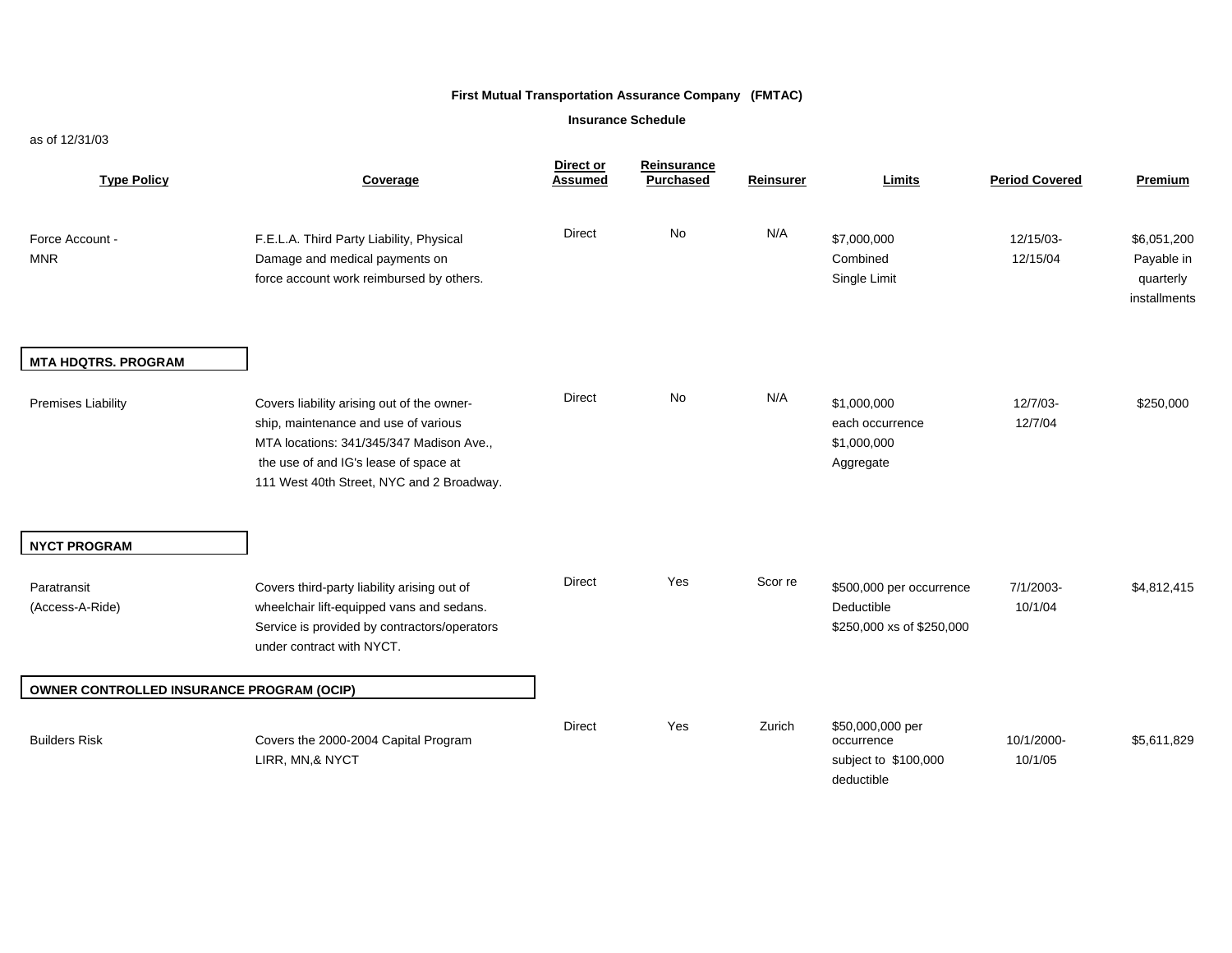#### **Insurance Schedule**

#### as of 12/31/03

| <b>Type Policy</b> | Coverage                                                                      | Direct or<br><b>Assumed</b> | Reinsurance<br><b>Purchased</b> | Reinsurer | <b>Limits</b>                          | <b>Period Covered</b>  | <b>Premium</b>                                          |
|--------------------|-------------------------------------------------------------------------------|-----------------------------|---------------------------------|-----------|----------------------------------------|------------------------|---------------------------------------------------------|
| WC & GL (RCAMP)    | Covers the 2000-2004 Capital Program<br>LIRR, MN, NYCT, & NYCT Structure 1999 | Assumed                     | Yes                             | AIG       | \$500,000 per occurrence<br>(SIR)      | 10/1/2000-<br>10/1/08  | \$88,425,536                                            |
| WC & GL            | Covers the East Side Access Project<br>for LIRR Capital Program               | Assumed                     | No                              | N/A       | \$500,000 per occurrence<br>Deductible | $4/1/99$ -<br>4/1/2010 | \$19,000,000<br>Collateral<br>\$35,000,000 Loss<br>Fund |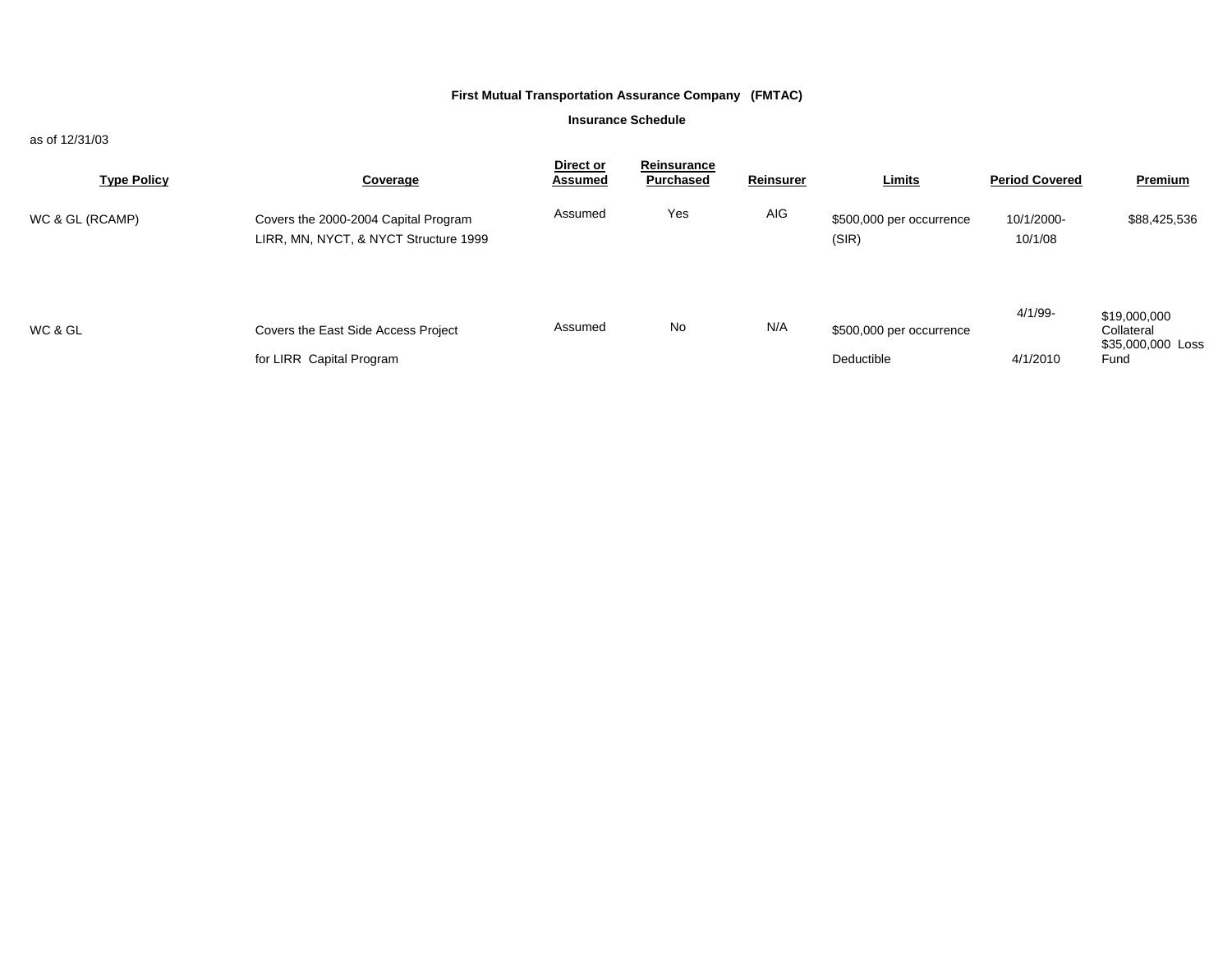Respectfully submitted,

 $/S/$ 

 Frank P. Schiraldi Senior Insurance Examiner

STATE OF NEW YORK ) )SS.  $\mathcal{L}$ COUNTY OF NEW YORK)

FRANK P. SCHIRALDI, being duly sworn, deposes and says that the foregoing report submitted to by him is true to the best of his knowledge and belief

Subscribed and sworn to before me this  $\_\_\_\_\_\_\$  day of  $\_\_\_\_\_\_\_2$  2006.

> $/S/$ Frank P. Schiraldi